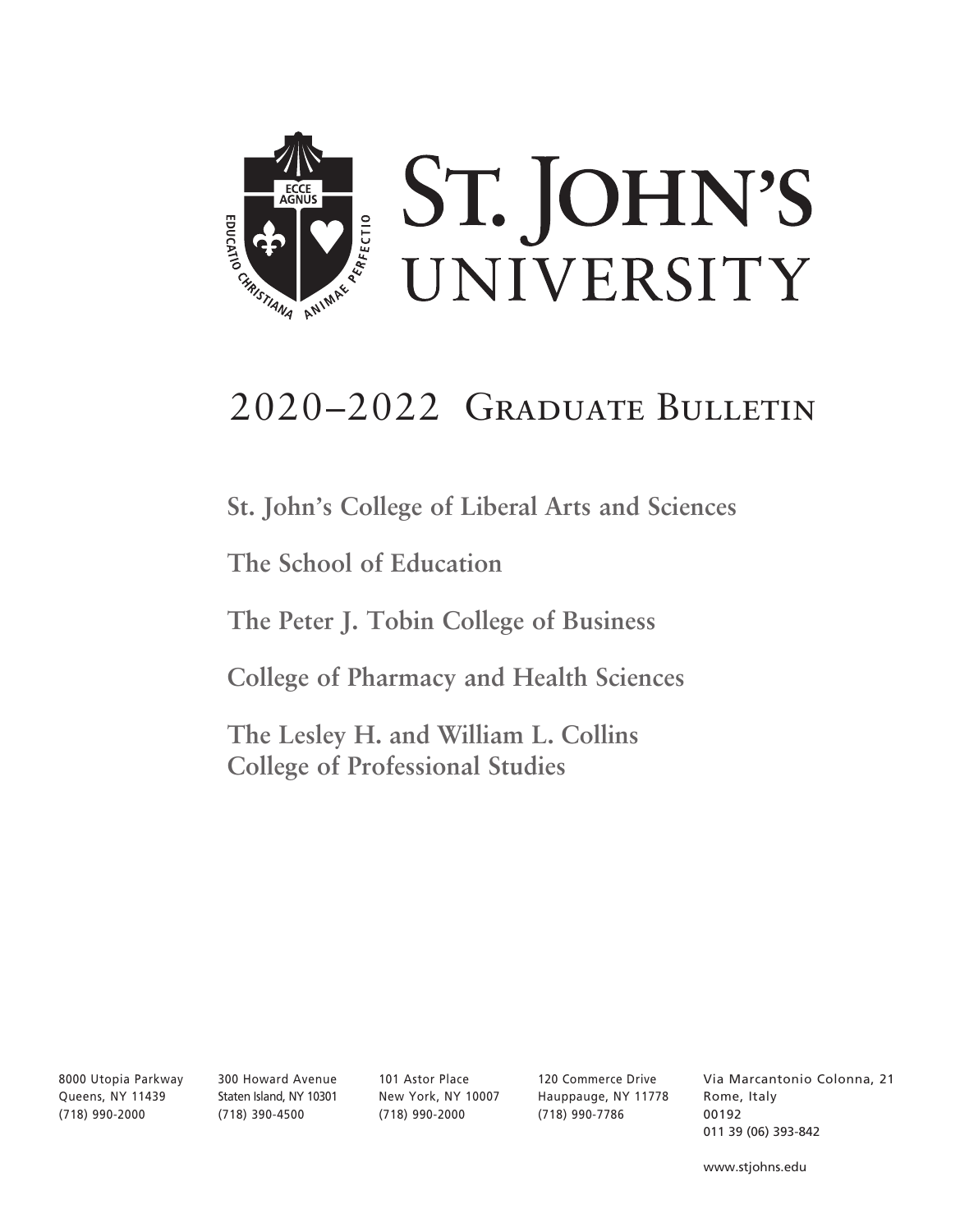# Contents

Please note: The Graduate Bulletin also can be found at our Web site stjohns.edu/bulletin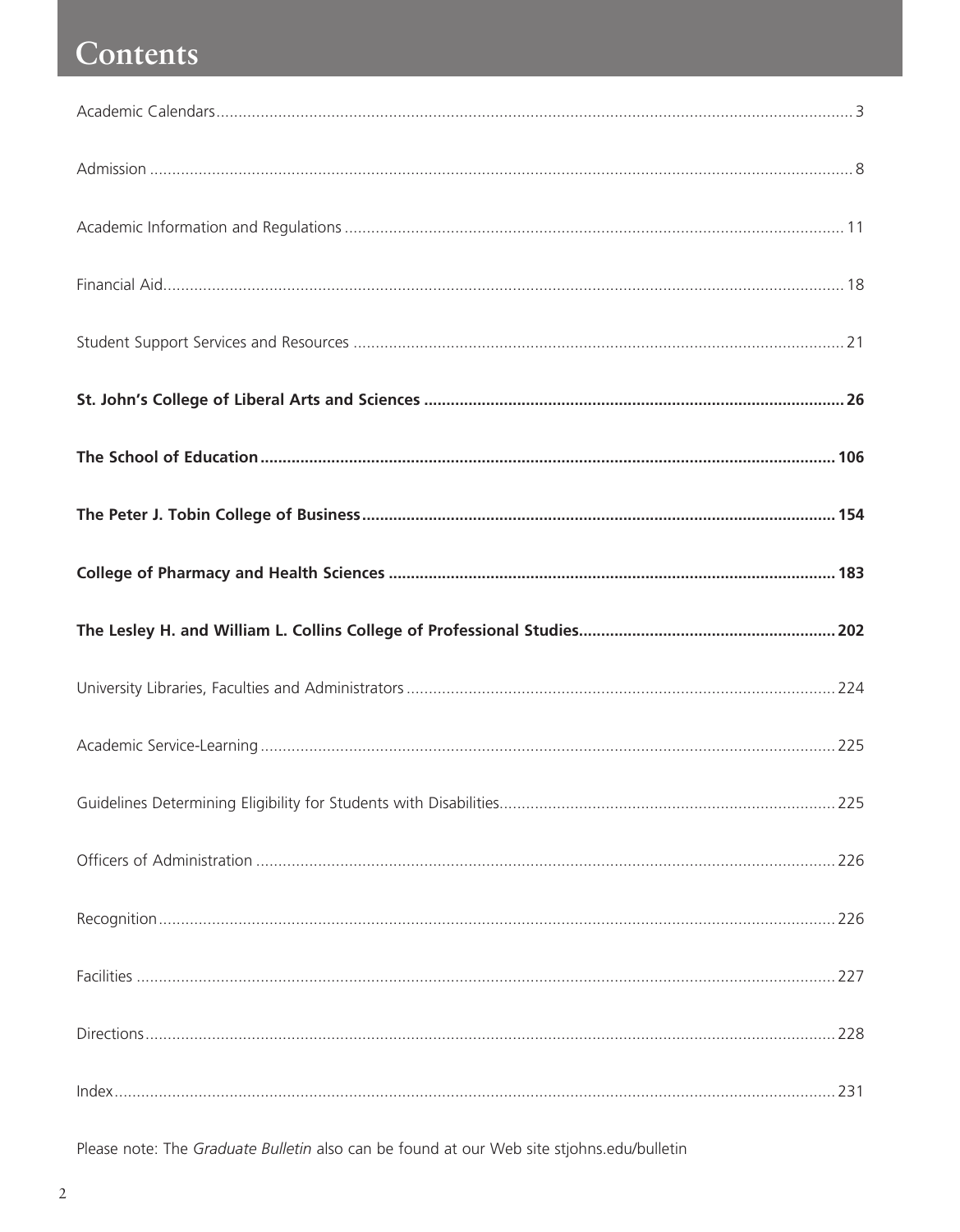# **Academic Calendar**

# **Academic Calendar 2020–2022**

#### Summer 2020 **July**

6 Monday: The School of Education Final date to apply for Doctoral Comprehensive Examinations for Summer 2020 for DAIL.

20 Monday: The School of Education Doctoral Comprehensive Examinations to be administered for DAIL.

30 Thursday: The School of Education Final date for oral defense of dissertation by Doctoral Candidates for September 2020 degree conferral eligibility.

#### **August**

- 3 Monday: The School of Education Doctoral Comprehensive Examinations – to be submitted for DAIL.
- 13 Thursday:

The School of Education Electronic copy of Doctoral dissertation must be submitted to Dean's office for formatting review for September 2020 degree conferral eligibility.

#### 24 Monday:

Fall Semester Begins.

#### Fall 2020

#### **September**

5 Saturday: Saturday classes held

7 Monday: Labor Day Classes held.

#### 8 Tuesday:

The School of Education Final University Libraries and Dean's office approved Doctoral dissertation must be submitted to ProQuest ETD for September 2020 degree conferral eligibility.

9 Wednesday: College of Pharmacy and Health Sciences

Last day to apply for Master's Comprehensive Examinations and Doctoral Qualifying and Comprehensive Examinations.

#### 14 Monday:

Graduate Division of St. John's College of Liberal Arts and Sciences Final dissertation defense deadline for all candidates for doctoral degrees in September 2020.

16 Wednesday:

The Lesley H. and William L. Collins College of Professional Studies Last date to apply for fall Master's and Doctoral Comprehensive Examinations.

- 18 Friday: Last day to submit Diploma Application online (via UIS) for September 2020 conferral.
- 21 Monday: Graduate Division of St. John's College of Liberal Arts and Sciences Final revisions of dissertations and theses for September 2020 degree conferral to be submitted by this date.
- 30 Wednesday: September degree conferral date.

#### **October**

Web registration begins. Schedule to be announced. Consult the Web.

9 Friday:

Graduate Division of St. John's College of Liberal Arts and Sciences Readers' copies of doctoral dissertations and master's theses for degrees in January 2021 to be submitted to the department chair by this date.

12 Monday:

The School of Education Final date to apply for Doctoral and Comprehensive Examinations for Fall 2020 for DAIL.

15 Thursday: Last day to submit coursework for spring and summer 2020 incomplete grades.

#### **November**

- 3 Tuesday: Presidential Election – University closed. No classes.
- 4 Wednesday: College of Pharmacy and Health Sciences Doctoral and Master's Comprehensive Examinations\*.

6 Friday:

The School of Education Doctoral Comprehensive Examinations to be administered DAIL.

11 Wednesday: Veterans Day Classes held.

#### 13 Friday:

Graduate Division of St. John's College of Liberal Arts and Sciences Final dissertation and thesis defense deadline for all candidates for doctoral degrees in January 2021.

#### 13 Friday:

The School of Education Final date for oral defense of dissertation by Doctoral Candidates for January 2021 degree conferral eligibility.

20 Friday:

The School of Education Doctoral Comprehensive Examinations to be submitted for DAIL.

20 Friday:

The Lesley H. and William L. Collins College of Professional Studies Last day to submit approved theses and dissertations to the CCPS Dean's Office for January graduation. Theses and dissertations must meet SJU Library and EDT/Proquest and publication requirements prior to degree conferral.

23 Monday:

Graduate Division of St. John's College of Liberal Arts and Sciences Dissertation and thesis copies due in Dean's Office for review for January 2021 degree conferral.

23-28 Monday–Saturday: Thanksgiving recess. No classes. All classes held remotely after Thanksgiving break.

30 Monday:

The School of Education Electronic copy of Doctoral dissertation must be submitted to Dean's office for formatting review for January 2021 degree conferral eligibility.

30 Monday: Tuesday classes meet held remotely.

#### **December**

- 1 Tuesday: Study day – no classes.
- 2-8 Wednesday- Tuesday: Final exam/assessment week held remotely.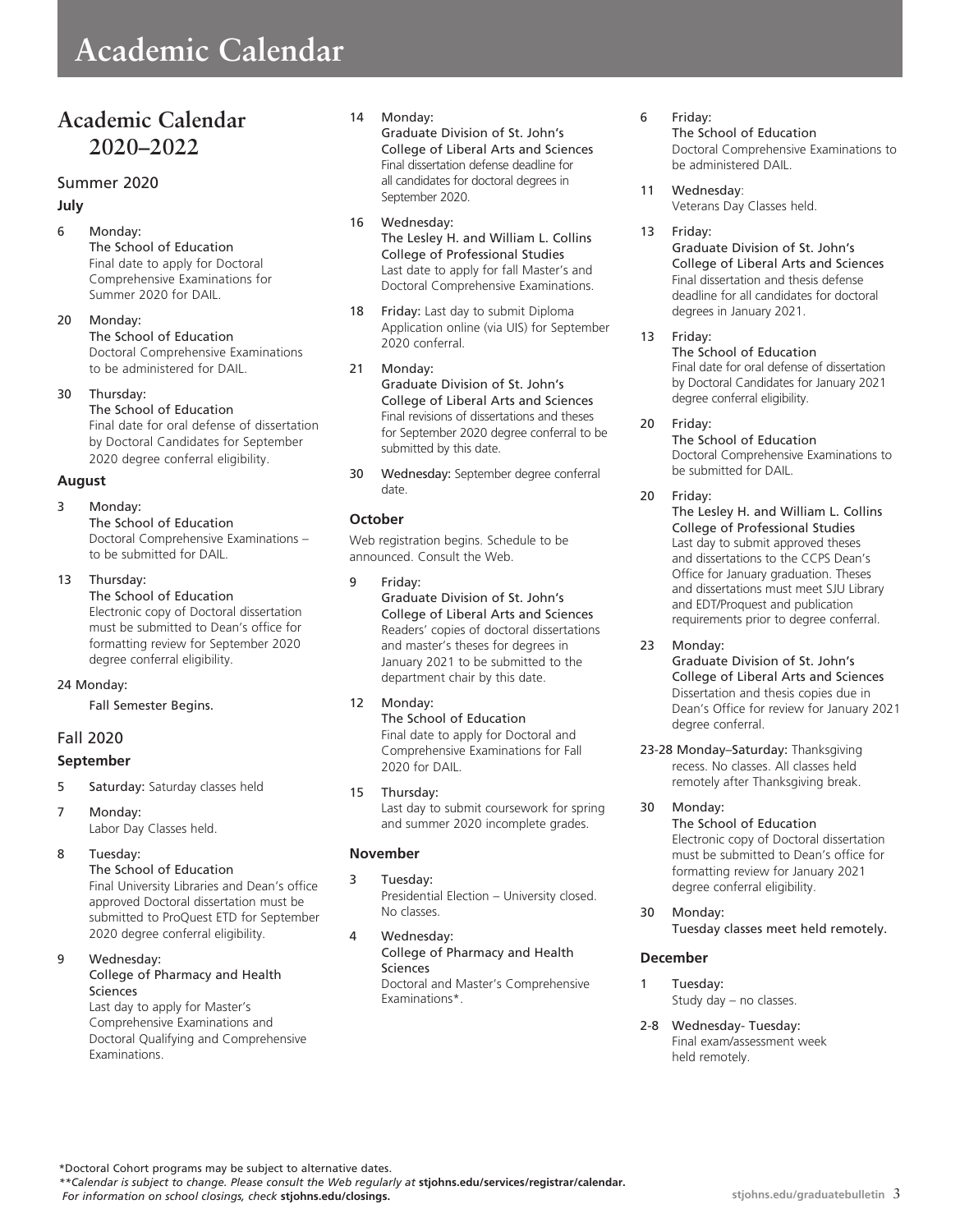Monday:

 Graduate Division of St. John's College of Liberal Arts and Sciences Final revisions of dissertations and theses for January 2021 degree conferral to be submitted by this date.

8 Tuesday:

The Immaculate Conception – last day of final exam/assessment – held remotely.

#### 14 Monday:

The School of Education Final University Libraries and Dean's office approved Doctoral dissertation must be submitted to ProQuest ETD for January 2021 degree conferral eligibility.

# Spring 2021

#### **January**

- 7 Thursday: Last day to submit Diploma Application online (via UIS) for January 2021 conferral.
- 18 Monday: Martin Luther King, Jr. Day -University Closed. No classes.
- 20 Wednesday: Spring semester begins.

#### 27 Wednesday: College of Pharmacy and Health Sciences

Last day to apply for Spring Master's Comprehensive Examinations and Doctoral Comprehensive Examinations.

- 27 Wednesday: The Lesley H. and William L. Collins College of Professional Studies Last date to apply for spring Master's and Doctoral Comprehensive Examinations.
- 29 Friday: January degree conferral date.

#### **February**

- 8 Monday: Graduate Division of St. John's College of Liberal Arts and Sciences Readers' copies of doctoral dissertations and master's theses for degrees in May 2021 to be submitted to the department chair by this date.
- 15 Monday: Presidents' Day University Closed. No classes.
- 17 Wednesday: **Monday classes meet.**

#### **March**

Web registration begins. Schedule to be announced. Consult the web.

- 1-6 Monday–Saturday: Spring break – No classes.
- 3 Wednesday: College of Pharmacy and Health Sciences Doctoral and Master's comprehensive examinations.
- 12 Friday: The School of Education Final date for oral defense of dissertation by Doctoral Candidates for May 2021 degree conferral eligibility.

15 Monday:

The School of Education Final date to apply for Doctoral Comprehensive Examinations for Spring 2021 for DAIL.

- 15 Monday: Last day to submit coursework for fall 2020 incomplete grades.
- 26 Friday:

The School of Education Electronic copy of Doctoral dissertation must be submitted to Dean's office for formatting review for May 2021 degree conferral eligibility.

#### **April**

- 1-5 Thursday–Monday: Easter Recess. University closed – No classes.
- 6 Tuesday:

Graduate Division of St. John's College of Liberal Arts and Sciences Final dissertation and thesis defense deadline for all candidates for doctoral degrees in May 2021.

#### 9 Friday:

The School of Education Doctoral Comprehensive Examinations to be administered for DAIL

#### 9 Friday: College of Pharmacy and Health Sciences

Readers' copies of doctoral dissertations and Master's theses for degrees in September 2021 to be submitted to the departmental chair by this date. Final Oral Examinations( defense) for all candidates for Doctoral degrees in May to have been held by this date.

#### 12 Monday:

Graduate Division of St. John's College of Liberal Arts and Sciences Readers' copies of doctoral dissertations and master's theses for degrees in September 2021 to be submitted to the department chair by this date.

19 Monday:

The School of Education Final University Libraries and Dean's office approved Doctoral dissertation must be submitted to ProQuest ETD for May 2021 degree conferral eligibility.

23 Friday:

The School of Education Doctoral Comprehensive Examinations to be submitted for DAIL.

#### 23 Friday:

Graduate Division of St. John's College of Liberal Arts and Sciences Dissertation and thesis copies due in Dean's Office for review for May 2021 degree conferral.

- 23 Friday:
	- The Lesley H. and William L. Collins College of Professional Studies Last day to submit approved theses and dissertations to the CCPS Dean's Office for May graduation. Theses and dissertations must meet SJU Library and EDT/Proquest and publication requirements prior to degree conferral.

#### **May**

- 4 Tuesday: Snow/Study day. No classes.
- 5 Wednesday: Snow/Study day. No classes.
- 6-12 Thursday Wednesday: Final Examination Week.
- 7 Friday: Graduate Division of St. John's College of Liberal Arts and Sciences Final revisions of dissertations and theses for May 2021 degree conferral to be submitted by this date.
- 10 Monday: Last day to submit diploma application (via UIS) for May 2021 conferral.
- TBA Saturday: Staten Island campus Commencement.
- TBA Sunday: Queens campus Undergraduate Commencement.

\*Doctoral Cohort programs may be subject to alternative dates.

**4** *\*\*Calendar is subject to change. Please consult the Web regularly at* **stjohns.edu/services/registrar/calendar.**  *For information on school closings, check* **stjohns.edu/closings.**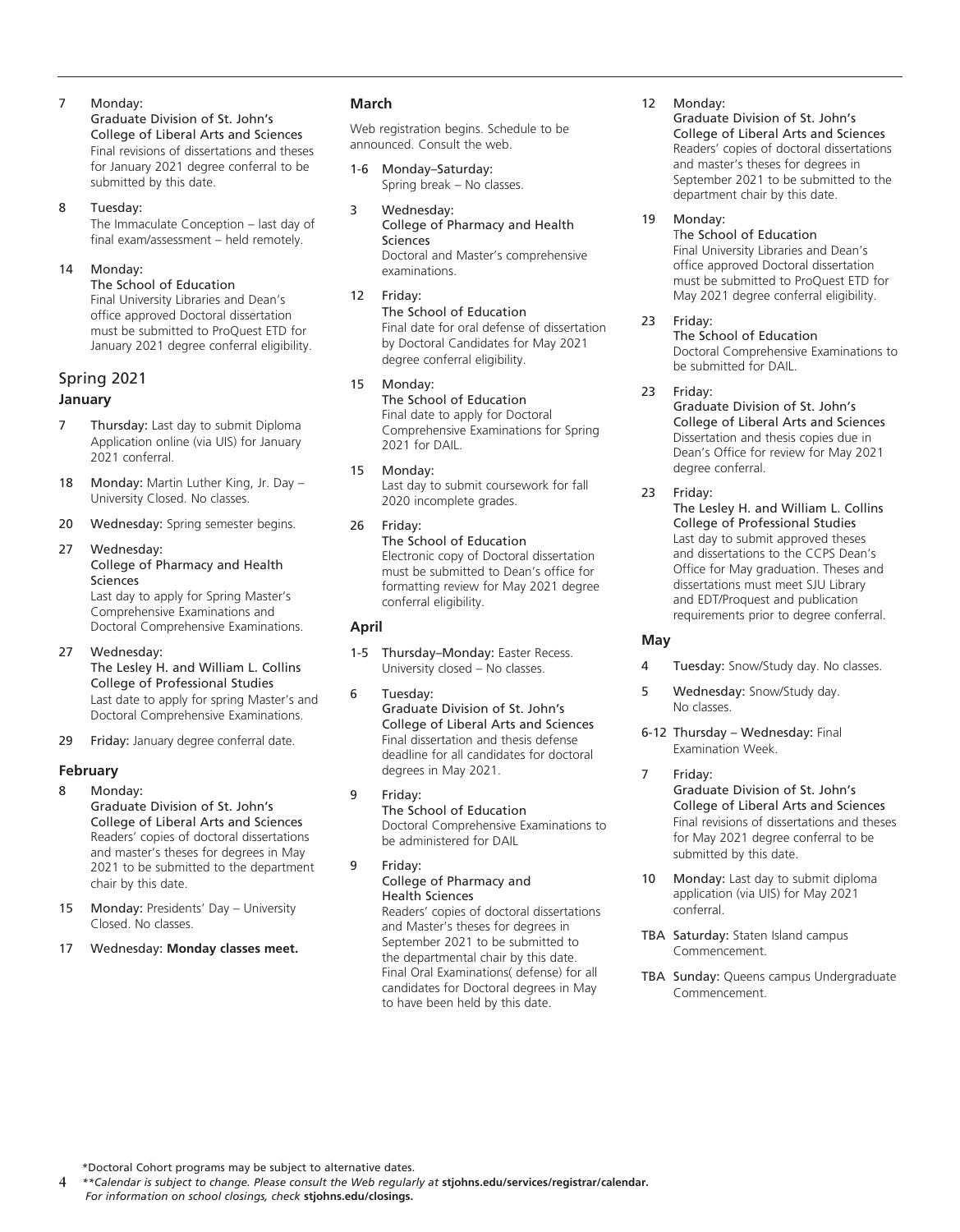#### Summer 2021 **June**

TBA Sunday: Rome campus Commencement.

#### **July**

#### 5 Monday:

The School of Education

Final date to apply for Doctoral Comprehensive Examinations for Summer 2021 for DAIL.

#### 22 Thursday:

The School of Education Doctoral Comprehensive Examinations to be administered for DAIL.

#### 29 Thursday:

The School of Education Final date for oral defense of dissertation by Doctoral Candidates for September 2021 degree conferral eligibility.

#### **August**

- 5 Thursday: The School of Education Doctoral Comprehensive Examinations to be submitted for DAIL.
- 10 Tuesday: College of Pharmacy and Health Sciences

Final oral examinations (defense) for all candidates for Doctoral Degrees in September 2021 to have been held by this date.

12 Thursday:

The School of Education Electronic copy of Doctoral dissertation must be submitted to Dean's office for formatting review for September 2021 degree conferral eligibility.

20 Friday:

The Lesley H. and William L. Collins College of Professional Studies Last day to submit approved theses and dissertations to the CCPS Dean's Office for September graduation. Theses and dissertations must meet SJU Library and EDT/Proquest and publication requirements prior to degree conferral.

#### Fall 2021

#### **September**

1 Wednesday: Fall semester begins.

#### 3 Friday: College of Pharmacy and Health Sciences

All language testing requirements must be fulfilled and requests for transfer credit must be processed by this date.

- 6 Monday: Labor Day University closed. No classes.
- 7 Tuesday: The School of Education Final University Libraries and Dean's office approved Doctoral dissertation must be submitted to ProQuest ETD for September 2021 degree conferral eligibility.
- 13 Monday: Last day to submit Diploma Application online (via UIS) for September 2021 conferral.
- 13 Monday: Graduate Division of St. John's College of Liberal Arts and Sciences Final dissertation and thesis defense deadline for all candidates for doctoral degrees in September 2021.
- 15 Wednesday: The Lesley H. and William L. Collins College of Professional Studies

Last date to apply for fall Master's and Doctoral Comprehensive Examinations.

- 17 Friday: Graduate Division of St. John's College of Liberal Arts and Sciences Final revisions of dissertations and theses for September 2021 degree conferral to be submitted by this date.
- 22 Wednesday: College of Pharmacy and Health Sciences Last day to apply for Fall Master's Comprehensive examinations and Doctoral Qualifying, writing, and Comprehensive Examinations.
- 30 Thursday: September degree conferral date.

#### **October**

Web Registration begins. Schedule to be announced. Consult the Web.

- 8 Friday: Graduate Division of St. John's College of Liberal Arts and Sciences Readers' copies of doctoral dissertations and master's theses for degrees in January 2022 to be submitted to the department chair by this date.
- 15 Friday:

Last day to submit coursework for spring and summer 2021 incomplete grades.

19 Tuesday:

The School of Education Final date to apply for Doctoral Comprehensive Examinations for Fall 2021 for DAIL.

#### **November**

- 1 Monday: All Saints' Day University Closed – No classes.
- 2 Tuesday: Monday classes meet.

#### 4 Thursday:

Graduate Division of St. John's College of Liberal Arts and Sciences Final dissertation and thesis defense deadline for all candidates for doctoral degrees in January 2022.

### 5 Friday:

The School of Education Doctoral Comprehensive Examinations to be administered for DAIL.

#### 10 Wednesday: College of Pharmacy and Health **Sciences**

Doctoral and Master's comprehensive examinations and qualifying examination.

- 11 Thursday: Veteran's Day University Closed. No classes.
- 12 Friday:

The School of Education Final date for oral defense of dissertation

by Doctoral Candidates for January 2022 degree conferral eligibility. 12 Friday:

Graduate Division of St. John's College of Liberal Arts and Sciences Dissertation and thesis copies due in Dean's Office for review for January 2022 degree conferral.

#### 19 Thursday:

The School of Education Doctoral Comprehensive Examination to be submitted for DAIL.

19 Thursday:

The Lesley H. and William L. Collins College of Professional Studies Last day to submit approved theses and dissertations to the CCPS Dean's Office for May graduation. Theses and dissertations must meet SJU Library and EDT/Proquest and publication requirements prior to degree conferral.

#### 23 Tuesday: College of Pharmacy and Health Sciences

Final Oral Examination (defense) for all candidates for Doctoral degrees in January 2021 to have been held by this date.

- 24 Wednesday: No classes
- 25-27 Thursday–Saturday: Thanksgiving Recess – University closed. No classes.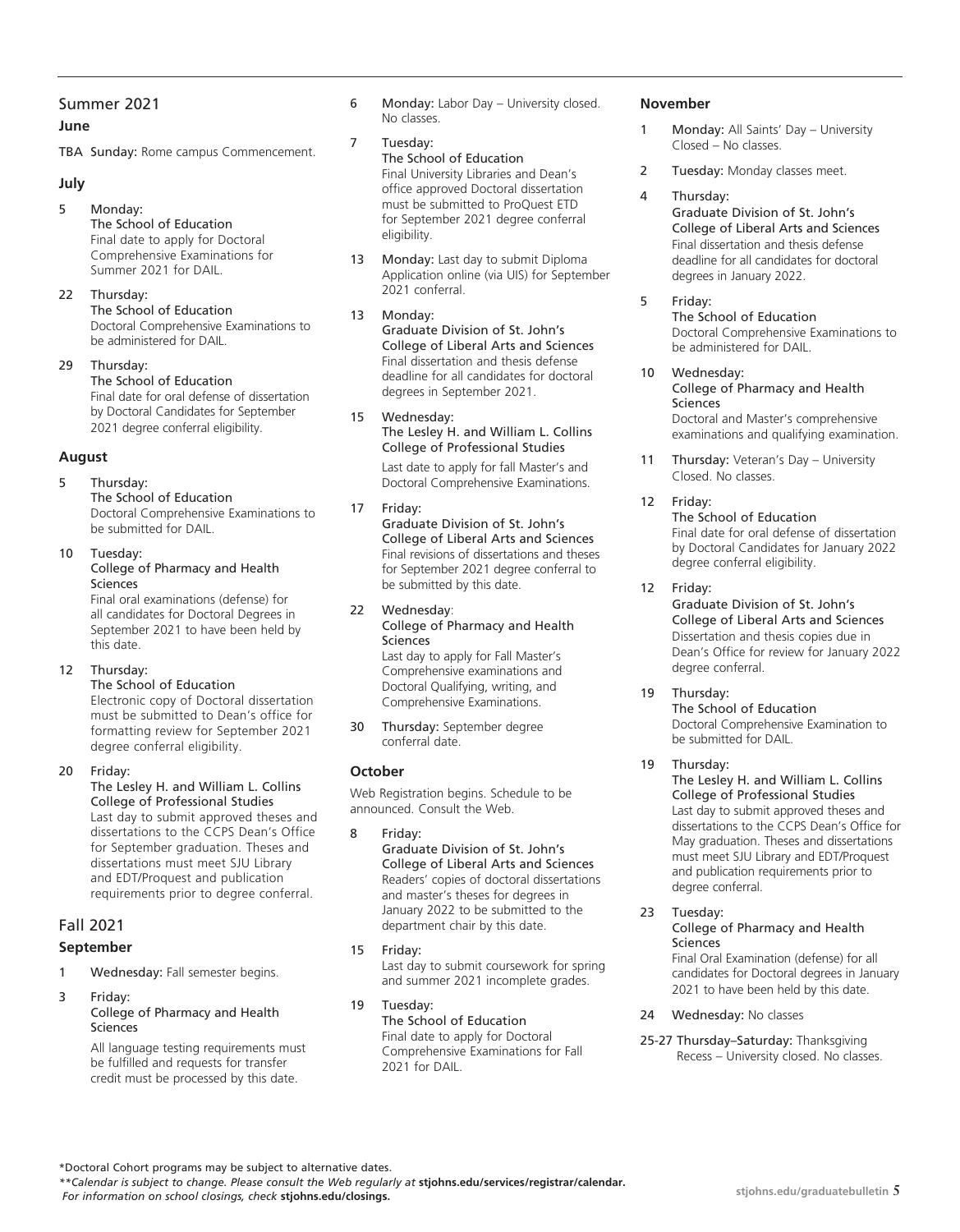#### 29 Monday:

The School of Education Electronic copy of Doctoral dissertation must be submitted to Dean's office for formatting review for January 2022 degree conferral eligibility.

#### **December**

#### 6 Monday: College of Pharmacy and Health Sciences

Completed theses and dissertations for all January degrees to be submitted to the Office of the dean by this date. Microfilm fee to be paid at this time.

- 8 Wednesday: Feast of the Immaculate Conception – University closed – No classes.
- 10 Friday: Graduate Division of St. John's College of Liberal Arts and Sciences Final revisions of dissertations and theses for January 2022 degree conferral to be submitted by this date.
- 10 Friday: Snow/Study Day No classes.
- 11 Saturday: Saturday classes held.

#### 13 Monday:

#### The School of Education Final University Libraries and Dean's office approved Doctoral dissertation must be submitted to ProQuest ETD for January 2022 degree conferral eligibility.

13-18 Monday - Saturday: Final Examination Week.

#### Spring 2022

#### **January**

- 10 Monday: Last day to submit Diploma Application online (via UIS) for January 2022 conferral.
- 17 Monday: Martin Luther King, Jr. Day University Closed. No classes.

19 Wednesday: College of Pharmacy and Health Sciences

> All language testing requirements must be fulfilled and requests for transfer credit must be processed by this date. Last day to apply for Spring doctoral and Master's Comprehensive Examinations.

- 19 Wednesday: Spring semester begins.
- 26 Wednesday: The Lesley H. and William L. Collins College of Professional Studies Last date to apply for spring Master's and Doctoral Comprehensive Examinations.
- 31 Monday: January degree conferral date.

#### **February**

- 4 Friday: Graduate Division of St. John's College of Liberal Arts and Sciences Readers' copies of doctoral dissertations and master's theses for degrees in May 2022 to be submitted to the department chair by this date.
- 21 Monday: Presidents' Day University Closed. No classes.
- 23 Wednesday: College of Pharmacy and Health Sciences Doctoral and Master's Comprehensive Examinations.
- 28- March 5: Monday Saturday Spring Break – University closed – No classes.

#### **March**

Web registration begins. Schedule to be announced. Consult the web.

- 11 Friday: The School of Education Final date for oral defense of dissertation by Doctoral Candidates for May 2022 degree conferral eligibility.
- 14 Monday:

The School of Education Final date to apply for Doctoral Comprehensive Examinations for Spring 2022 for DAIL.

- 15 Tuesday: Last day to submit coursework for fall 2021 incomplete grades.
- 25 Friday: The School of Education Electronic copy of Doctoral dissertation

must be submitted to Dean's office for formatting review for May 2022 degree conferral eligibility.

#### **April**

7 Thursday: College of Pharmacy and Health Sciences Final oral examinations( defense) for all candidates for Doctoral degrees in May to have been held by this date.

#### 8 Friday:

The School of Education Doctoral Comprehensive Examinations to be administered for DAIL.

- 8 Friday: Graduate Division of St. John's College of Liberal Arts and Sciences Final dissertation and thesis defense deadline for all candidates for doctoral degrees in May 2022.
- 14-18 Thursday Monday:

Easter Recess – University Closed. No classes.

19 Tuesday:

Graduate Division of St. John's College of Liberal Arts and Sciences Readers' copies of doctoral dissertations and master's theses for degrees in September 2022 to be submitted to the department chair by this date.

19 Tuesday:

The School of Education Final University Libraries and Dean's office approved Doctoral dissertation must be submitted to ProQuest ETD for May 2022 degree conferral eligibility.

- 20 Wednesday: Monday classes meet.
- 22 Friday:

Graduate Division of St. John's College of Liberal Arts and Sciences Dissertation and thesis copies due in Dean's Office for review for May 2022 degree conferral.

#### 22 Friday:

The School of Education Doctoral Comprehensive Examinations to be submitted for DAIL.

22 Friday:

The Lesley H. and William L. Collins College of Professional Studies Last day to submit approved theses and dissertations to the CCPS Dean's Office for January graduation. Theses and dissertations must meet SJU Library and EDT/Proquest and publication requirements prior to degree conferral.

\*Doctoral Cohort programs may be subject to alternative dates.

*\*\*Calendar is subject to change. Please consult the Web regularly at* **stjohns.edu/services/registrar/calendar.**  *For information on school closings, check* **stjohns.edu/closings.**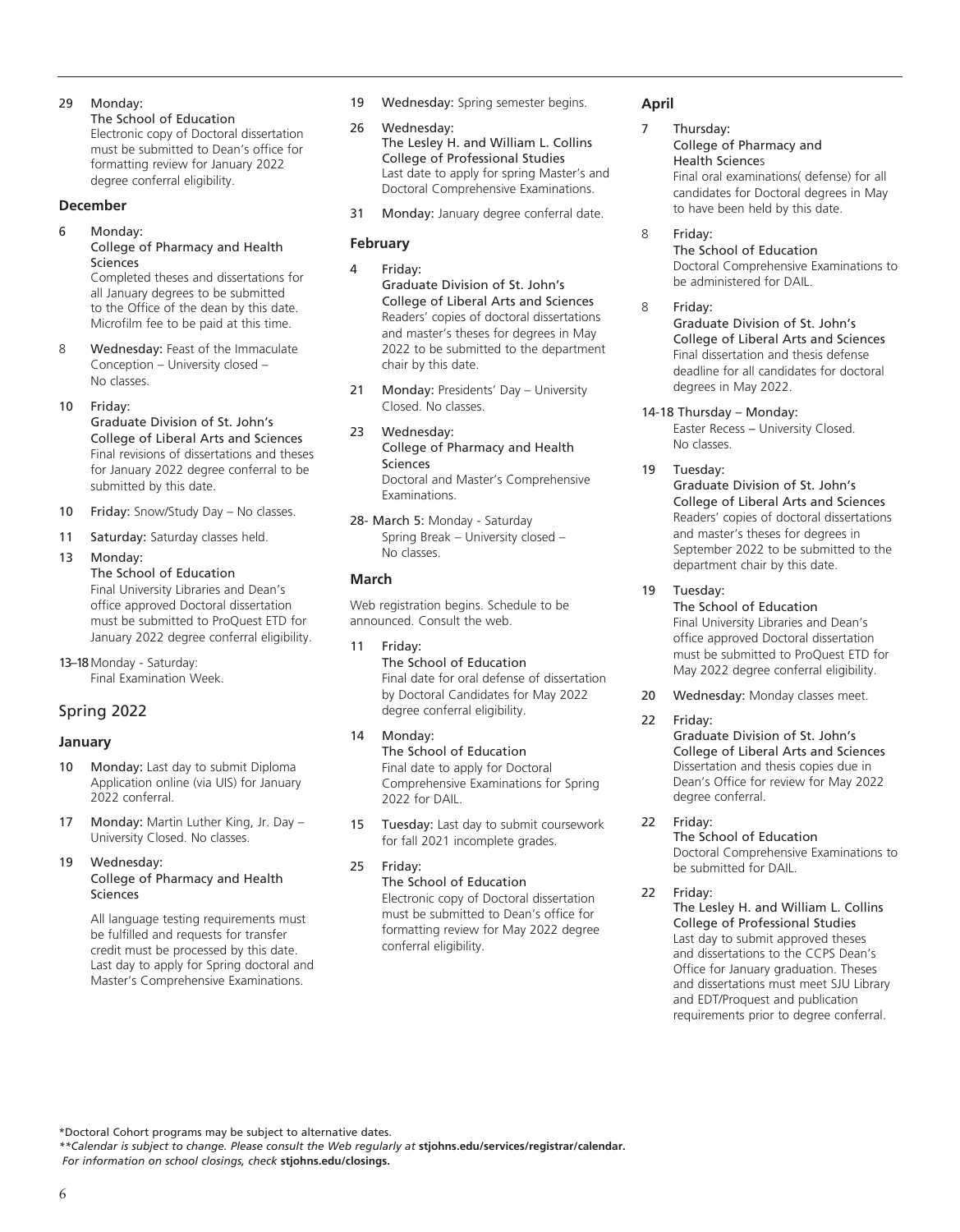#### **May**

- 2 Monday: Graduate Division of St. John's College of Liberal Arts and Sciences Final revisions of dissertations and theses for May 2022 degree conferral to be submitted by this date.
- 3 Tuesday: Snow/Study day. No Classes.
- 4 Wednesday: Snow/Study day. No Classes.
- 5-11 Thursday-Wednesday Final Examination Week.
- 6 Friday: Last day to submit Diploma Application online (via UIS) for May 2022 conferral.
- TBD Saturday: Staten Island campus Commencement.
- TBD Sunday: Queens campus Commencement.

#### Summer 2022

#### **June**

TBD Sunday: Rome campus Commencement.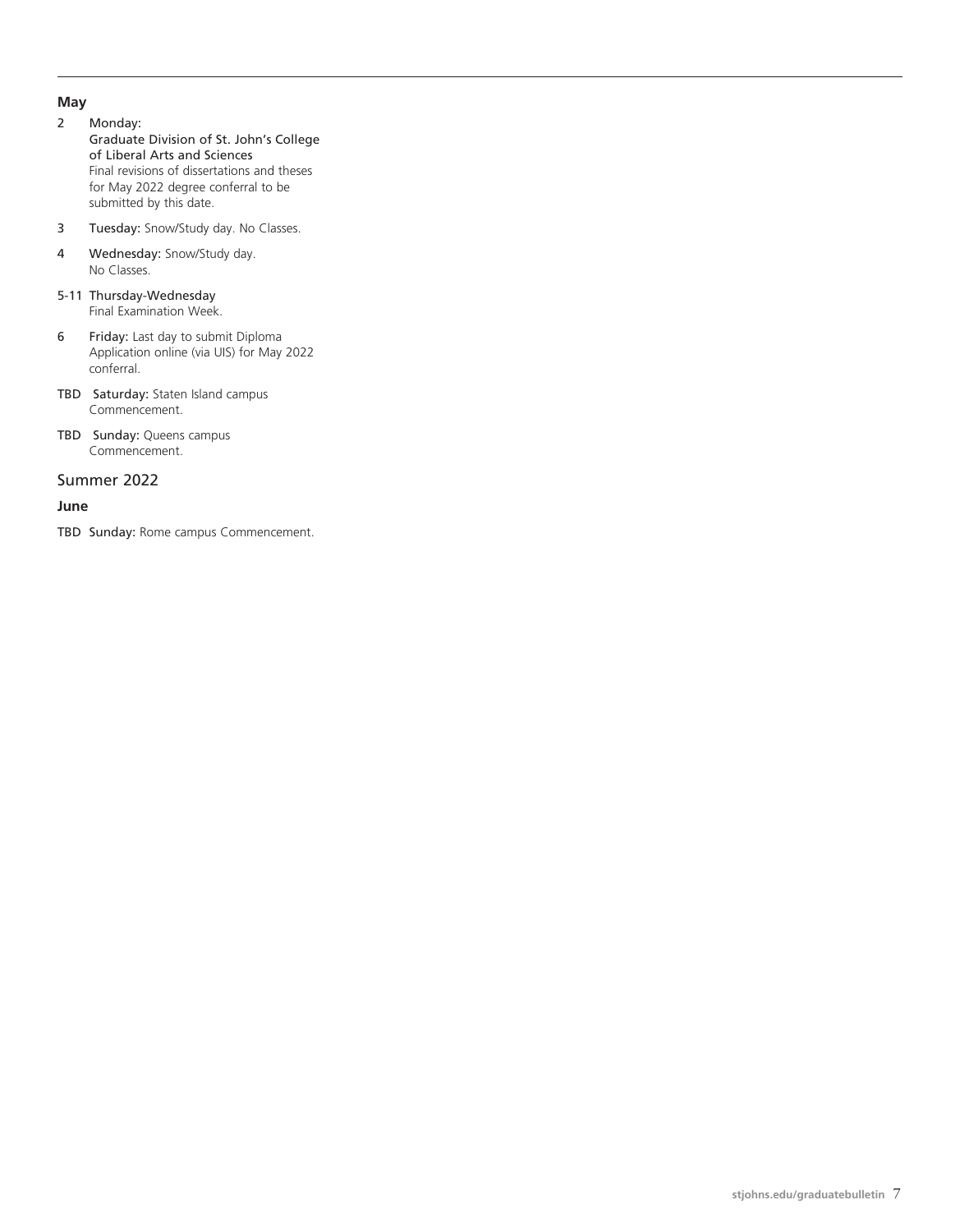# **General Information**

Applications for admission to graduate degree programs are accepted throughout the academic year. It is highly recommended that both the application and all supporting credentials be submitted to the Office of Graduate Admission three months prior to the semester in which the student wishes to begin a program of study. Specific program deadlines are as follows:

#### Psychology (Ph.D., Psy.D., M.S.)

December 31 (Fall only—Clinical Psy., Ph.D.) December 31 (Fall only—School Psy., Psy.D.)

#### Speech-Language Pathology (M.A.)

February 1 (Fall)

#### College of Pharmacy and Health Sciences

**M.S. Physician Assistant** October 1 (Fall)

#### The Peter J. Tobin College of Business (M.B.A.)

May 1 (recommended for Fall) November 1 (recommended for Spring)

#### The School of Education (Ph.D., Ed.D., Adv. Crt., M.S.Ed.)

The School of Education deadlines for the completed applications for M.S.Ed., Adv. Crt., and Ed. D.

(Majors except counseling) January 5 (Spring) May 15 (Summer) August 15 (Fall)

Counseling majors (M. S. Ed., and Adv. Crt.): M.S. Ed. – April 1st Adv. Cert. – November 1st

Ph.D. in Literacy March 1st

Ph.D. in Curriculum and Instruction May 1st

#### Collins College of Professional Studies

**D.P.S. Homeland Security** March 15 (August)

#### International Students

May 1 (Fall) November 1 (Spring) (unless program has deadline above.) Submit by May 1 (see specific program deadlines)

A non-refundable fee of \$70 must accompany the application.

The Office of Graduate and International Admission will make every effort to notify students of the status of their application.

Ultimately, however, it is the student's responsibility to make sure that all supporting credentials are received by the application deadline.

Completed applications and supporting credentials should be forwarded to the campus of intended study as follows:

#### Manhattan, Queens, Staten Island and Rome Campuses

Office of Graduate Admission St. John's University 8000 Utopia Parkway Queens, NY 11439

• Applicants to The School of Education: St. John's University The School of Education Office of Graduate Admission 8000 Utopia Parkway Queens, NY 11439

• Applicants to The Peter J. Tobin College of Business: St. John's University Office of Graduate Admission 8000 Utopia Parkway Queens, NY 11439

### **Admission to a Degree Program**

Admission to a degree program is contingent upon an assessment of the candidate's ability to successfully pursue graduate study.

Ability is demonstrated by previous academic performance, satisfactory achievement on appropriate standardized tests, letters of recommendation and other factors that suggest academic potential and motivation.

Specifically, degree candidates must provide the following for admission consideration:

- 1. Evidence of a baccalaureate degree from an accredited college or university including *official* transcripts from each institution attended.
- 2. Letters of recommendation (requirements vary according to program; please refer to appropriate program information in other sections of this bulletin) from instructors in the proposed area of specialization or other qualified individuals as designated by the school, division or program to which the candidate is applying.
- 3. Official results of performance on standardized test as appropriate to the requirements of the particular school, division or program.
- 4. Evidence that conditions or requirements specific to the school, division or program of interest have been met.

Admission to a degree program does not guarantee advancement to degree candidacy. Additional requirements must first be met before the student may be considered a degree candidate (see "Degree Requirements"). In special cases, the dean of the college may waive an admission requirement if it is deemed warranted.

Applicants whose transcripts are from international universities must submit an evaluation from a NACES (naces.org) accredited evaluation source.

# **International Student Admission**

Applicants whose native language is not English and who have not attended a postsecondary institution in which English is the language of instruction must take the (1) TOEFL (Test of English as a Foreign Language) or (2) IELTS (International English Language Testing System) or (3) Duolingo\*. For applications and information regarding IELTS, please visit the Web site: ielts.org. For applications and information regarding TOEFL, contact TOEFL Services, Educational Testing Service, Box 6151, Princeton, NJ 08541-6151; or visit the ETS Web site: ets. org. \*Pilot program for Fall 2020, the University reserves the right to change at any time.

English as a Second Language: International applicants may be asked to take a Universitysponsored English placement examination prior to the start of their academic studies at St. John's. Students will be informed of this test in the decision letter. Students requiring additional English language support are considered for the University's full-time Intensive English Program (IEP) or part-time English as a Second Language (ESL) classes.

Application Deadline: All students living outside the United States who require a student visa must provide completed applications (including all supporting materials) by May 1 for the fall semester and November 1 for the spring semester. However, applicants must first adhere to any specific deadlines for their intended program of study as noted in the Graduate Bulletin.

Applicants must present a formal application, official school records issued by your college/university and results of the TOEFL/ IELTS Duolingo\* examinations. All documents in languages other than English must be accompanied by certified English translations. For deadline dates, please see the "International Students" section. Students who require a Form I-20 for a student (F-1) visa or a Form DS-2019 for an exchange (J-1) visa must provide proof of financial support. Please refer to our University brochure "How To Get Your Form I-20" or "How To Get Your Form DS-2019", or contact the International Student and Scholar Services Office, 718-990-6083, fax 718-990-2070. \*Pilot program for Fall 2020, the University reserves the right to change at any time.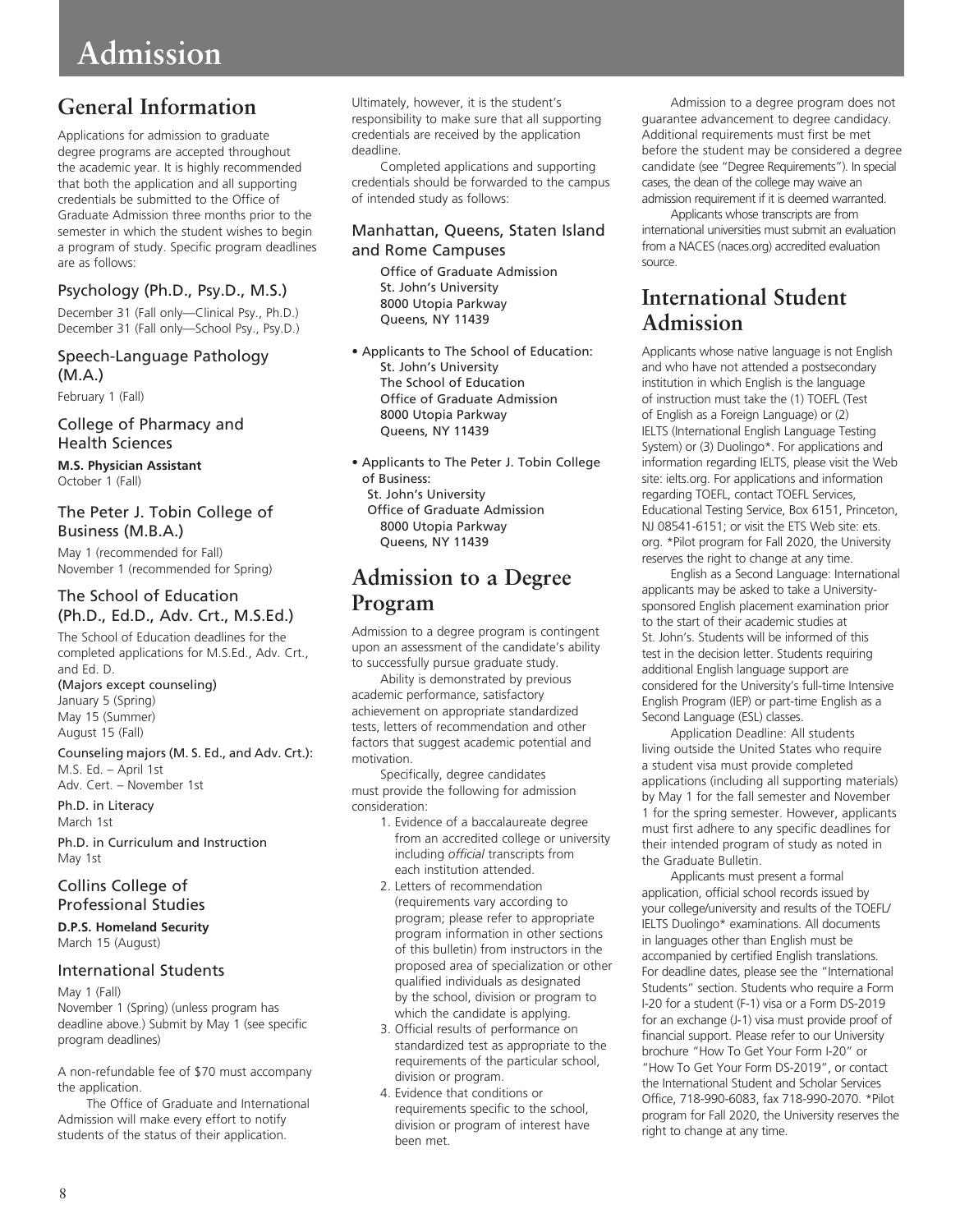# **General Graduate Information**

Questions concerning admission procedures or graduate programs offered by the University should be directed to the Office of Graduate Admission, 718-990-1601, fax 718-990-2346, or you may email gradhelp@stjohns.edu.

# **Transfer Student Admission**

Students may seek admission to one of the graduate programs at the University after having successfully completed some graduate coursework at another accredited institution. The student must present the catalog description(s) of the graduate course(s) for which transfer credit or advanced standing is requested and complete a Transfer of Credit form (where applicable), which is available from the office of the appropriate academic Dean. No credit will be allowed for courses beyond the stipulated time limit or in which the grade attained is below "B" (3.0). Only after the academic Dean evaluates all documentation, may requests for transfer of credit or advanced standing be approved. Transferred or advanced standing grades will not affect the cumulative quality point index.

#### Transfer Credit

A student may request that credit for previously completed coursework be transferred to the St. John's University program of study, provided that it has not been applied toward the fulfillment of requirements for another degree. The number of transfer credits permitted is contingent upon assessment of the previously earned credit in accordance with department/division and school/college regulations.

A matriculated student may wish to take a course at an accredited institution and transfer the credit toward the St. John's degree program. The student must present the catalog description of the course and a permission form to his/her department/division Chair. Upon the recommendation of the Chair and the approval of the academic Dean, the student may register for the course. Upon completion of the course, the student must submit an official transcript to the Office of the Registrar.

#### Advanced Standing

Students enrolled in advanced certificate and doctoral programs may request advanced standing for coursework completed in fulfillment of a previously earned graduate degree.

The number of advanced standing credits permitted is contingent upon assessment of

the previously earned credit in accordance with department/division and school/college regulations. All doctoral students in The School of Education are required to take a minimum of 45 credits at St. John's University.

Please refer to the College Section of this bulletin for further information.

### **Accident and Sickness Insurance**

The University makes available health insurance to all students through University Health Plans. This insurance allows students to be covered for illness and accidents. The University requires all international students holding F1 and J1 visas and all resident students to have adequate health insurance coverage.

F1 and J1 Students: All F1 and J1 students will be automatically provided with and charged for health insurance each semester. The mandatory charge for the insurance will be added to the semester invoice, which is due and payable with the tuition and fee charges.

Resident students: Resident students who have not waived the University-provided insurance will be automatically provided with and charged for this health insurance. The charge for this insurance will be added to the semester invoice, which is due and payable with the tuition and fee charges. To waive the insurance coverage, resident students are required to submit their insurance information online at universityhealthplans.com.

Commuter Students: Insurance also is available to our commuter full-time and part-time graduate population and can be purchased at universityhealthplans.com.

Please direct any questions to the Office of Student Financial Services at 718-990-7592 (Queens campus); the Health Office at 718-390-4447 (Staten Island campus; or University Health Plans at 1-800-437-6448.

### **Health Insurance Rates 2020-2021**

1) Resident Students \$2,375 per year

- 2) New Spring 2021 Resident Students \$1,496 for the semester
- 3) F1/J1 Fall 2020 Students \$1,187.50 for the semester
- 4) F1/J1 Spring 2021 Continuing Students \$1,187.50 for the semester
- 5) New F1/J1 Spring 2021 \$1,496 for the semester

### **Expenses**

All fees and the entire tuition as well as room and/or board charges for each semester are due and payable in full before registration can be completed. All payments must be made by check or money order

payable to St. John's University or by credit card. American Express, MasterCard, VISA and Discover are currently accepted by the Office of Student Financial Services.

Students holding full-tuition scholarships are required to pay the General Fee and any other fees required for the course(s) they are taking.

Students whose accounts are in arrears will not be permitted to register for a subsequent semester, receive grades, or be issued a diploma or a transcript of record. All past due balances are charged interest at the rate of one percent per month. Delinquent accounts may be referred to a third party for collection, which will result in the addition of collection costs to the account balance.

The University reserves the right to change the schedule of tuition and fees when necessary, but every effort is made to maintain them at the lowest possible level.

For the most up-to-date information, check the online version of this bulletin at stjohns.edu/bulletin.

#### 2020-2021 Tuition\*

| Graduate Cost                          | per credit |
|----------------------------------------|------------|
| Collins College of                     |            |
| Professional Studies                   | \$1,305    |
| The School of Education                | 1,305      |
| The Peter J. Tobin College of Business | 1,320      |
| St. John's College                     |            |
| Grad Arts & Sciences                   | 1,305      |
| School Psychology                      | 1,395      |
| Library Science                        | 1.395      |
| Speech-Language Pathology              | 1,395      |
| Audiology                              | 1,490      |
| Ph.D. Clinical Psychology              | 1,565      |
| College of Pharmacy and                |            |
| <b>Health Sciences</b>                 | 1,505      |
| Public Health                          | 1,305      |
| Institute for Biotechnology            | \$1,390    |

*\* Check for regular tuition updates online at stjohns.edu.* 

#### Fees

| General Fee per semester                   |       |
|--------------------------------------------|-------|
| (non-refundable)                           | \$170 |
| <b>MS Physician Assistant Fee</b>          | \$100 |
| Particular Fees (non-refundable)           |       |
| Application fee                            | 70    |
| Late registration/payment                  | 200   |
| Maintaining matriculation, per semester    | 100   |
| Microfilming of doctoral dissertation and  |       |
| abstract                                   | 100   |
| Payment Plan Enrollment Fees Between       | \$75  |
| and \$250                                  |       |
| <b>Examination Fees (non-refundable)</b>   |       |
| Comprehensive examination for              |       |
| master's degree                            | 100   |
| Qualifying examination for doctoral degree | 40    |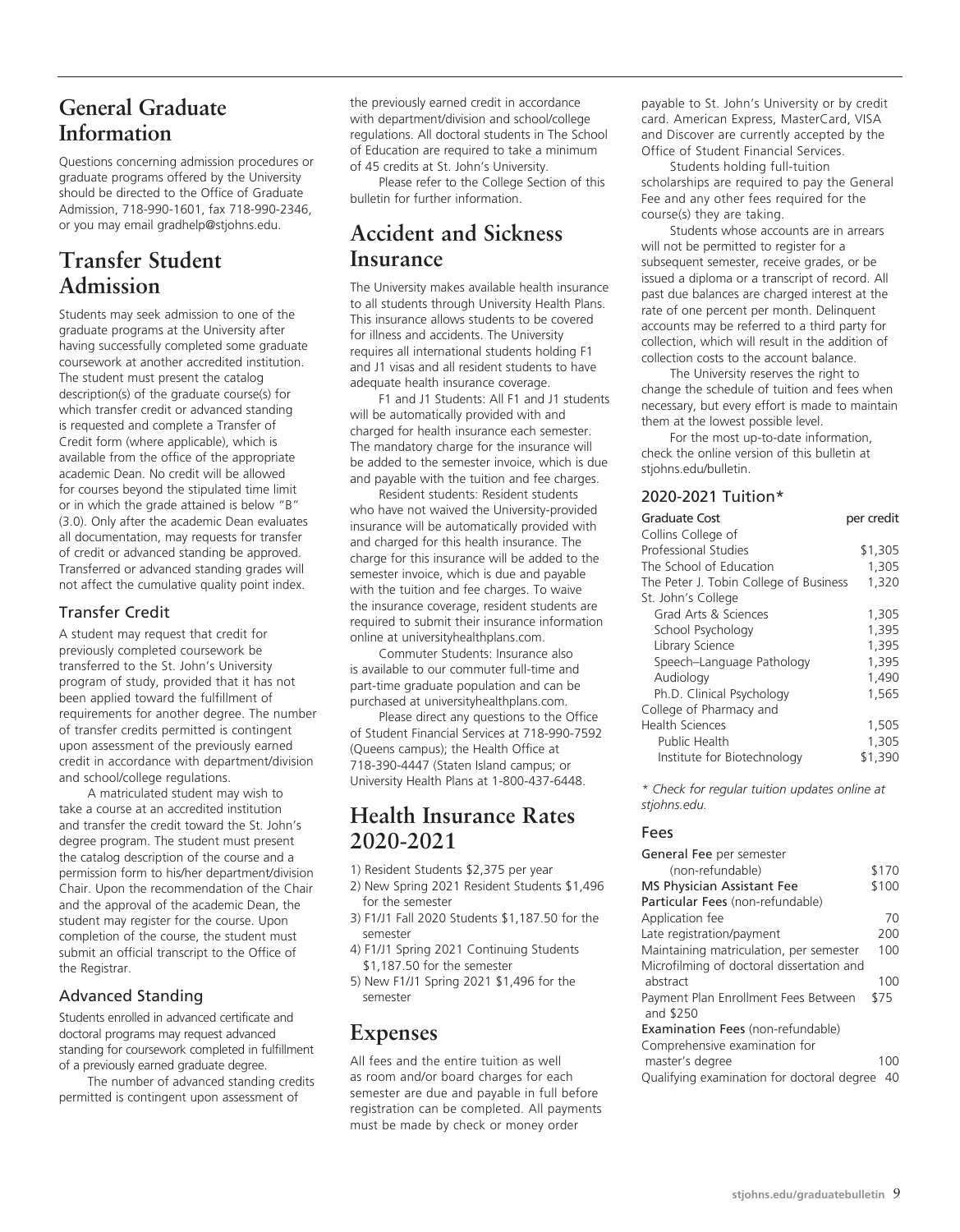| Comprehensive examination for doctoral   |     |
|------------------------------------------|-----|
| degree, reading of dissertation and oral |     |
| examination                              | 200 |
| Make-up examinations                     | 80  |
| Special Assessment                       | 50  |
| Dissertation Copy Editing fee            | 150 |

#### Laboratory Fees

Individual courses may carry a laboratory fee. Please refer to the online course description for fee information.

Laboratory fees are non-refundable. Additional charges will be made for breakage and losses.

#### Room and Board

#### **Queens**

#### **Academic Year 2020–2021**

Single Room \$6,185 per semester Standard Double Room \$5,565 per semester **PLEASE NOTE:**

At the time of printing doubles and singles are the only rooms available for 2020-2021 academic year

#### Meal Plan

| Board (Meal) Plan                             |                      |
|-----------------------------------------------|----------------------|
| Freshman Meal Plan                            | \$3,420 per semester |
| Residence Village                             |                      |
| (Soph.-Senior) Meal Plan \$3,370 per semester |                      |
| Apartment Meal Plan                           | \$2,360 per semester |

#### **Queens Off-Campus (Seton Complex, and Henley)**

#### **Academic Year 2020–2021**

| Single Room | \$7,550 per semester |
|-------------|----------------------|
| Double Room | \$6,195 per semester |

#### **Queens Off-campus (DePaul) Academic Year 2020-2021**

| Single Room         | \$7,550 per semester |
|---------------------|----------------------|
| Deluxe Single Room  | \$7,595 per semester |
| Private Single Room | \$7,690 per semester |
| Double Room         | \$6,195 per semester |
| Deluxe Double Room  | \$6,225 per semester |
| Private Double Room | \$6,275 per semester |

#### **Queens Off-campus**

#### **Academic Year 2020–2021**

| Single Room | \$7,550 per semester |
|-------------|----------------------|
| Double Room | \$6,195 per semester |

### **Queens Town Home**

**Academic Year 2020–2021** Town Home Single Rooms \$6,750 per person Town Home Double Rooms \$6,375 per person

#### **Staten Island**

#### **Academic Year 2020–2021**

| Single Rooms | \$5,875 per semester |
|--------------|----------------------|
| Double Rooms | \$5,415 per semester |

#### Meal Plan

| Meal Plan I | \$1,970 per semester |
|-------------|----------------------|
| Meal Plan 2 | \$2,525 per semester |

### **Room and Board Withdrawals**

Withdrawal from campus housing could affect your cost of attendance for financial aid purposes. Please contact the Office of Student Financial Services for details.

The withdrawal schedule for Room and Board credits may be found at stjohns.edu/admission-aid/tuition-and-financialaid/tuition/withdrawals-and-refunds.

### **Withdrawal from Courses and Tuition Credits and Refunds**

A student who wishes to withdraw from a course must complete a Change of Program form and have it signed by the appropriate departmental Chair and academic Dean. The date of withdrawal will be the date of the student's written request as attested by his or her Dean.

Withdrawal from courses may entitle the student to a credit for tuition. The credit policy refers only to tuition. Fees are not refundable.

Students should allow at least three weeks from the date of filing a Change of Program with the Dean for refund claims to be approved, processed and for checks to be mailed.

Students will not be entitled to any portion of a refund until all federal Title IV programs are credited and all outstanding charges have been paid.

Students are considered in attendance until they officially withdraw from the University or are requested to do so by a Dean.

Students who leave school voluntarily or drop a course must do so through the proper channels, or otherwise risk assuming full tuition charges.

Please also see page 12 "Officially Notifying the University of a Withdrawal from Class" and "Withdrawing from Class."

The withdrawal schedule for tuition credits may be found at stjohns.edu/ admission-aid/tuition-and-financial-aid/tuition/ withdrawals-and-refunds.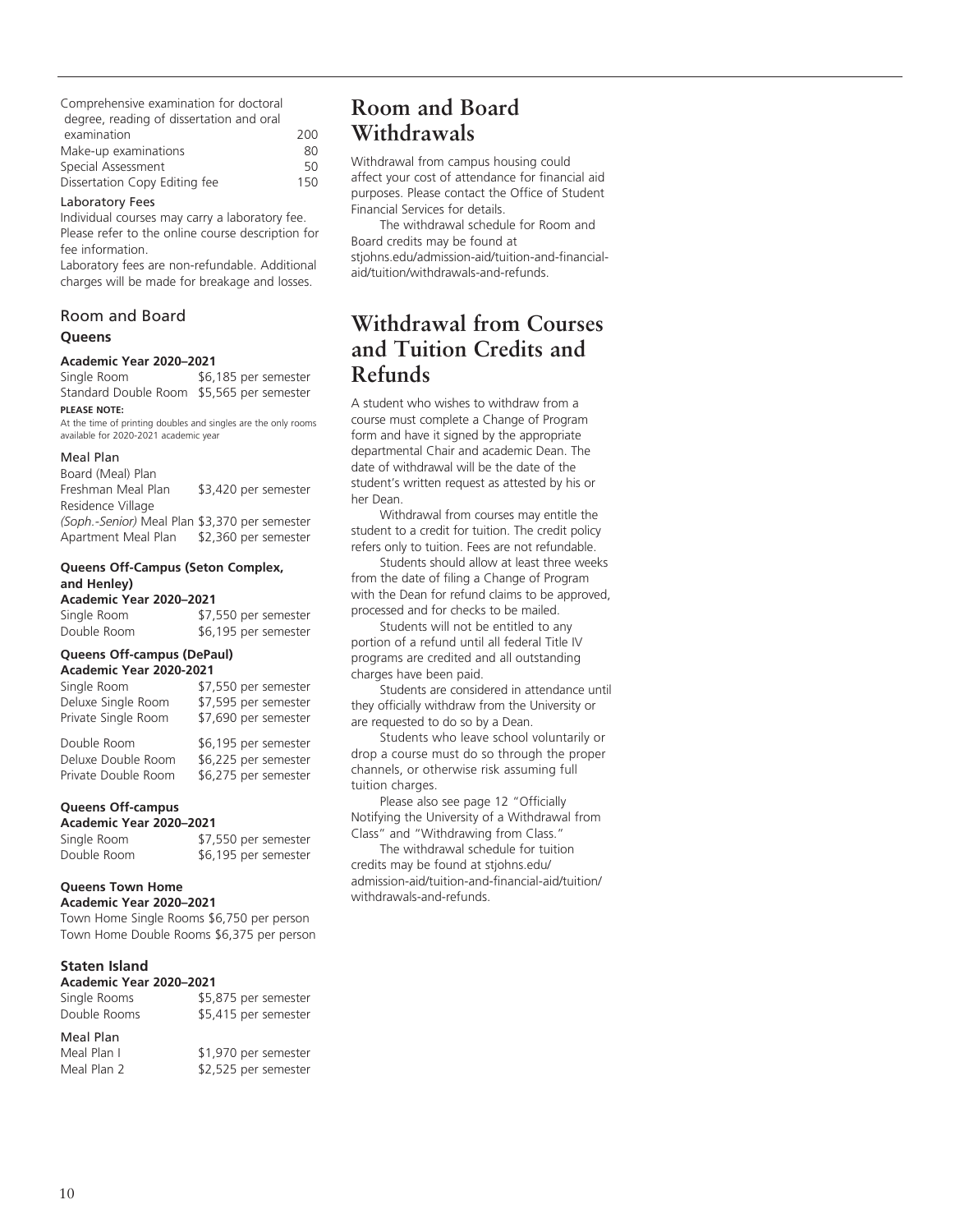# **Program Requirements**

In addition to the regulations in this section, each student is responsible for becoming familiar with the requirements specific to the college/school, department/division and academic program of study in which s/he enrolled. For further details, consult the appropriate section of this bulletin.

# **Academic Units and Programs**

#### Approved Programs of Study

Students may only enroll in programs of study officially registered with the New York State Education Department or otherwise officially approved. Enrollment in non-registered or unapproved programs of study may jeopardize eligibility for certain student aid awards.

Most graduate courses at St. John's are conveniently scheduled for late afternoons, evenings and Saturday mornings. The following is a listing of all approved graduate programs at St. John's University. To learn which of the University's campuses offer specific programs, please consult your Academic Dean.

#### St. John's College of Liberal Arts and Sciences

#### Major Name HEGIS Code Credentials

| Asian and African                |           |                  |
|----------------------------------|-----------|------------------|
| Culture Studies                  | 0399      | Adv. Cert.       |
| Audiology                        | 1220      | Au.D.            |
| Biological and Pharmaceutical    |           |                  |
| Biotechnology                    | 0499      | M.S.             |
| Biology                          | 0401/0401 | <b>B.S./M.S.</b> |
| Biology                          | 0401      | M.S.             |
| Biology*                         | 0401      | M.Phil.          |
| Biology                          | 0401      | Ph.D.            |
| Catholic Theology and Pastoral   |           |                  |
| Ministry                         | 2399      | M.A.             |
| Chemistry                        | 1905/1905 | B.S.M.S.         |
| Chemistry                        | 1905      | M.S.             |
| Chinese Studies                  | 0399      | M A              |
| Clinical Psychology              | 2003      | M.A.             |
| Clinical Psychology*             | 2003      | M.Phil.          |
| Clinical Psychology              | 2003      | Ph.D.            |
| Communication Arts/International |           |                  |
| Communication                    | 0601/0699 | <b>B.S./M.S.</b> |
| Communication Arts/Government    |           |                  |
| and Politics                     | 0601/2207 | B.S.M.A.         |
| Communication                    |           |                  |
| Arts/Sociology                   | 0601/2208 | <b>B.S./M.A.</b> |
| Computational Biology &          |           |                  |
| <b>Biostatistics</b>             | 0420.00   | M A              |
| Computer Science/Library         |           |                  |
| and Information                  |           | B.S.M.S.         |
| Science                          | 0701/1601 |                  |

| Criminal Justice/Government              |           |                  |
|------------------------------------------|-----------|------------------|
| and Politics                             | 2105/2207 | <b>B.S./M.A.</b> |
| Criminal Justice/                        |           |                  |
| Sociology                                | 2105/2208 | <b>B.S./M.A.</b> |
| Criminology and                          |           |                  |
| Justice                                  | 2209      | M.A.             |
| <b>East Asian Studies</b>                | 0302/0302 | B.A.M.A.         |
| East Asian Studies                       | 0302      | M.A.             |
| English                                  | 1501/1501 | B.A./M.A.        |
| English                                  | 1501      | M.A.             |
| English                                  | 1501      | Ph.D.            |
| <b>Environmental OMICS</b>               |           |                  |
|                                          | 0402.00   | M.S.             |
| Environmental Sustainability &           |           |                  |
| Decision Making                          | 0402.00   | M.A.             |
| French/Library and Information           |           |                  |
| Science                                  | 1102/1601 | <b>B.A./M.S.</b> |
| Global Development                       |           |                  |
| and Social Justice 4903                  |           | M.A.             |
| Government and                           |           |                  |
| Politics                                 | 2207/2207 | <b>B.A./M.A.</b> |
| Government and                           |           |                  |
| Politics                                 | 2207      | M.A.             |
| Government and                           |           |                  |
| Politics/Law                             | 2207/1401 | M.A./J.D.        |
| Government and Politics/Library          |           |                  |
| and Information                          |           |                  |
|                                          |           |                  |
| Science                                  | 2207/1601 | M.A./M.S.        |
| History                                  | 2205/2205 | <b>B.A./M.A.</b> |
|                                          |           |                  |
| History                                  | 2205      | M.A.             |
| International Law                        |           |                  |
| and Diplomacy                            | 2210      | Adv. Cert.       |
| Information                              |           |                  |
| Technology/Library and Information       |           |                  |
| Science                                  | 0702/1601 | B.S./M.S.        |
| Italian/Library and Information          |           |                  |
| Science                                  | 1104/1601 | B.A.M.S.         |
| Journalism/Government                    |           |                  |
| and Politics                             | 0602/2207 | B.S.M.A.         |
| Journalism/                              |           |                  |
| Sociology                                | 0602/2208 | <b>B.S./M.A.</b> |
| Latin American and Caribbean             |           |                  |
| Studies                                  | 0308      | Adv. Cert.       |
|                                          |           |                  |
| Legal Studies/Government<br>and Politics | 0599/2207 | B.S.M.A.         |
|                                          |           |                  |
| Legal Studies/                           |           | <b>B.S./M.A.</b> |
| Sociology                                | 0599/2208 |                  |
| Liberal Studies                          | 4901      | M.A.             |
| Library and Information Science          | 1601      | M.S.             |
| Management for Information               |           |                  |
| Professionals                            | 1601      | Adv. Cert.       |
| Mathematics/                             |           |                  |
| Mathematics                              | 1701/1701 | <b>B.A./M.A.</b> |
| Math                                     | 1703      | M.A.             |
| Applied and Computational Mathematics    |           |                  |
| Ministerial Studies 2301.10              |           | M.Div.           |
| Museum                                   |           |                  |

| Neuroscience<br>Pharmacy/Library and | 0425.00   | M.A.             |
|--------------------------------------|-----------|------------------|
| and Information                      |           |                  |
| Science                              | 1211/1601 | M.S./M.S.        |
| Philosophy, Politics &               |           |                  |
| Economics                            | 4901.00   | M.A.             |
| Psychology                           | 2202      | M.A.             |
| Psychology/Criminology               |           |                  |
| and Justice                          | 2001/2209 | B.A.M.A.         |
| Psychology/                          |           |                  |
| Psychology                           | 2001/2001 | <b>B.A./M.A.</b> |
| Public Administration 2102           |           | Adv. Cert.       |
| Public History                       | 4903      | M.A.             |
| Public History/Library               |           |                  |
| and Information                      |           |                  |
| Science                              | 4903/1601 | M.A./M.S.        |
| School                               |           |                  |
| Psychologist**                       | 0826.02   | M.S.             |
| School Psychology                    | 0822      | Psy.D.           |
| Scientific Literacy &                |           |                  |
| Integrity                            | 4901.00   | M.A.             |
| Sociology                            | 2208/2208 | <b>B.A./M.A.</b> |
| Sociology                            | 2208      | M.A.             |
| Sociology/Criminology                |           |                  |
| and Justice                          | 2208/2209 | B.A./M.A.        |
| Spanish/Spanish                      | 1105/1105 | <b>B.A./M.A.</b> |
| Spanish                              | 1105      | M.A.             |
| Speech Language                      |           |                  |
| Pathology                            | 1220      | M.A.             |
| Spanish/Library and                  |           |                  |
| Information                          |           |                  |
| Science                              | 1105/1601 | <b>B.A./M.S.</b> |
| Theology                             | 1510/1510 | <b>B.A./M.A.</b> |
| Theology (Religious                  |           |                  |
| Studies)                             | 1510      | M.A.             |
| Theology (Catech                     |           |                  |
| Min, Leader, and                     |           |                  |
| Min Prep)                            | 2301      | M.A.             |
| World History                        | 2205      | Ph.D.            |

*\* The Master of Philosophy (M. Phil.) is an intermediate degree between other academic Master's degrees and the Doctor of Philosophy (Ph.D.) degree. It is awarded to candidates in some of the University Ph.D. programs for completion of all requirements for the Ph.D. except the dissertation.*

*\*\* Leads to permanent bilingual certification.*

#### The School of Education

#### Major Name HEGIS Code Credentials

| Administrative       |          |  |  |
|----------------------|----------|--|--|
| 0827                 | Adv Cert |  |  |
| Adolescent Education |          |  |  |
| Career Change 0803   | M.S.Ed.  |  |  |
| Adolescent Education |          |  |  |
|                      |          |  |  |
| 0803                 | M.S.Ed.  |  |  |
| Adolescent Education |          |  |  |
| 13                   | M S Ed   |  |  |
|                      |          |  |  |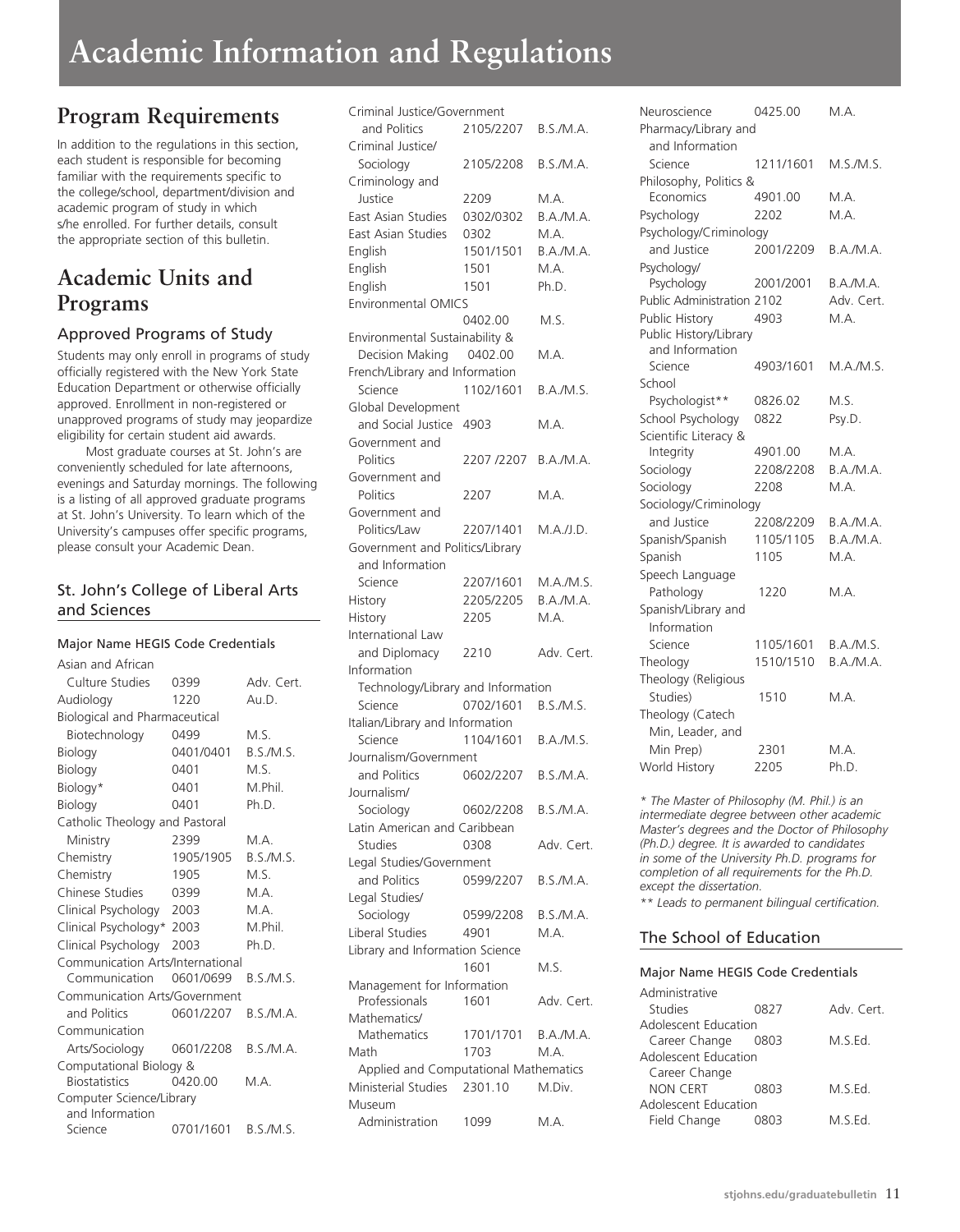| Adolescent Education          |           |            |
|-------------------------------|-----------|------------|
| 7–12/Teaching                 |           |            |
| Literacy 5-12                 | 0803/0830 | B.S.Ed./   |
|                               |           | M.S.Ed.    |
| Adolescent Education:         |           |            |
| Biology 7-12                  | 0401.01   | M.S.Ed.    |
| Adolescent Education:         |           |            |
| English 7-12                  | 1501.01   | M.S.Ed.    |
| Adolescent Education:         |           |            |
| Mathematics 7-12 1701.01      |           | M.S.Ed.    |
| Adolescent Education:         |           |            |
| Social Studies 7-12 2201.01   |           | M.S.Ed.    |
| Adolescent Education:         |           |            |
| Spanish 7-12                  | 1105.01   | M.S.Ed.    |
| Adolescent Education          |           |            |
| Residency                     |           |            |
| Program*                      | 0899.50   | M.S.Ed.    |
| <b>Adolescent Education</b>   |           |            |
| Residency Teaching            |           |            |
| Students with Disabilities    |           |            |
| 7-12 Generalist* 0899.50      |           | M.S.Ed.    |
| Alt. Cert. Trans B.           |           |            |
| Adolescent Math               |           |            |
| Special Ed*                   | 0899.50   | M.S.Ed.    |
| Alt. Cert. Trans B.           |           |            |
| Adolescent English            |           |            |
| $7 - 12*$                     | 0899.50   | M.S.Ed.    |
| Alt. Cert. Trans B.           |           |            |
| Adolescent Math               |           |            |
| $7 - 12*$                     | 0899.50   | M.S.Ed.    |
| Alt. Cert. Trans B.           |           |            |
| Teaching Students             |           |            |
| with Disabilities             |           |            |
| Generalist*                   | 0899.50   | M.S.Ed.    |
| <b>Bilingual Education:</b>   |           |            |
| $ T $ **                      | 0899.60   | Adv. Cert. |
| Bilingual Education: CR-ITI** |           |            |
|                               | 0899.70   | Adv. Cert. |
| <b>Bilingual Extension</b>    | 0899      | Adv. Cert. |
| <b>Bilingual Pupil</b>        |           |            |
| Personnel Services:           |           |            |
| $ T $ **                      | 0899.60   | Adv. Cert. |
| <b>Bilingual Special</b>      |           |            |
| Education: ITI**              | 0899.60   | Adv. Cert. |
| Childhood and                 |           |            |
| Childhood Special             |           |            |
| Education                     |           |            |
| (Internship)                  | 0808      | M.S.Ed.    |
| Childhood and                 |           |            |
| Childhood Special             |           |            |
| Education                     |           |            |
| (Internship)                  |           |            |
| NON CERT                      | 0808      | M.S.Ed.    |
| Childhood Education 0802      |           | M.S.Ed.    |
| Childhood Education:          |           |            |
| Career Change                 | 0802      | M.S.Ed.    |
| Childhood Education:          |           |            |
| Career Change                 |           |            |
| NON CERT                      | 0802      | M.S.Ed.    |
| Childhood Education:          |           |            |
| Field Change                  | 0802      | M.S.Ed.    |
| Childhood Education           |           |            |
| 1-6/ Literacy B-6 0802/0830   |           | B.S.Ed./   |
|                               |           | M.S.Ed.    |

| Childhood Education<br>1-6/Teaching Children<br>with Disabilities in |              |                     |
|----------------------------------------------------------------------|--------------|---------------------|
| Childhood                                                            | 0802/0808    | B.S.Ed./<br>M.S.Ed. |
| Childhood Education                                                  |              |                     |
| and TESOL PK-12 Career                                               |              |                     |
| Change                                                               | 1508         | M.S.Ed.             |
| Childhood Education                                                  |              |                     |
| and TESOL Career                                                     |              |                     |
| Change NON CERT 1508                                                 |              | M.S.Ed.             |
| Clinical Mental                                                      |              |                     |
| Health Counseling 2104.10                                            |              | Adv. Cert.          |
| Clinical Mental                                                      |              |                     |
| Health Counseling 2104.10                                            |              | M.S.Ed.             |
| Early Childhood                                                      |              |                     |
| <b>Education: Career</b>                                             |              |                     |
| Change                                                               | 0823         | M.S.Ed.             |
| Early Childhood                                                      |              |                     |
| <b>Education: Career</b>                                             |              |                     |
| Change NON CERT 0823                                                 |              | M.S.Ed.             |
| Early Childhood                                                      |              |                     |
| Education: Field                                                     |              |                     |
| Change                                                               | 0823         | M.S.Ed.             |
| Early Childhood                                                      |              |                     |
| Education B-2 and                                                    |              |                     |
| Teaching Students                                                    |              |                     |
| with Disabilities                                                    |              |                     |
| $B-2$                                                                | 0808         | M.S.Ed.             |
| Early Childhood                                                      |              |                     |
| Education B-2 and                                                    |              |                     |
| Teaching Student                                                     |              |                     |
| with Disabilities B-2:                                               |              |                     |
| Field Change                                                         | 0808         | M.S.Ed.             |
| Education                                                            |              |                     |
| Administration                                                       |              |                     |
| and Supervision<br>Gifted Education                                  | 0827         | Ed.D.<br>Adv. Cert. |
| Instructional                                                        | 0811         |                     |
|                                                                      |              |                     |
| Leadership<br>Instructional                                          | 0829         | Adv. Cert.          |
|                                                                      |              |                     |
| Leadership                                                           | 0829<br>0830 | Ed.D.<br>Ph.D.      |
| Literacy<br>Literacy 5-12                                            | 0830         | M.S.Ed.             |
|                                                                      | 0830         | M.S.Ed.             |
| Literacy B-6<br>Literacy Leadership                                  |              |                     |
| Coach                                                                | 0830         | Adv. Cert.          |
| Middle Childhood                                                     |              |                     |
| 5-6: Extension                                                       | 0802         | Adv. Cert.          |
| Middle Childhood                                                     |              |                     |
| 7-9: Extension                                                       | 0802         | Adv. Cert.          |
| School Building                                                      |              |                     |
| Leadership                                                           | 0827         | Adv. Cert.          |
| School Building                                                      |              |                     |
| Leadership                                                           | 0828         | M.S.Ed.             |
| School Building                                                      |              |                     |
| Leadership/School                                                    |              |                     |
| District Leadership                                                  | 0827         | Adv. Cert.          |
| School Counseling                                                    | 0826.01      | M.S.Ed.             |
| School Counseling                                                    | 0826.01      | Adv. Cert.          |
| School District                                                      |              |                     |
| Leadership                                                           | 0827         | Adv. Cert.          |
| Teacher Institute                                                    |              |                     |
| in ESL (CR-ITI) **                                                   | 0899.70      | Adv. Crt.           |
| Teaching Children                                                    |              |                     |
| with Disabilities                                                    |              |                     |
| in Childhood                                                         | 0808         | M.S.Ed.             |

| Teaching Children with Disabilities in Childhood                                                                                                                                                                   |         |            |
|--------------------------------------------------------------------------------------------------------------------------------------------------------------------------------------------------------------------|---------|------------|
|                                                                                                                                                                                                                    | 0808    | Adv. Cert. |
| <b>Teaching Literacy</b><br>$B - 12$                                                                                                                                                                               | 0830    | M.S.Ed.    |
| <b>Teaching Literacy</b><br>$B-6$                                                                                                                                                                                  | 0830.01 | Adv. Cert. |
| Teaching Literacy B-6<br>and Teaching<br>Children with                                                                                                                                                             |         |            |
| <b>Disabilities</b><br>Teaching Literacy B-6                                                                                                                                                                       | 0830.01 | M.S.Ed.    |
| and TESOL PK-12 0830.01<br><b>Teaching Literacy</b>                                                                                                                                                                |         | M.S.Ed.    |
| $5 - 12$                                                                                                                                                                                                           | 0830.01 | Adv. Cert. |
| <b>Teaching Literacy</b><br>5-12 and TESOL                                                                                                                                                                         |         |            |
| PK-12<br><b>Teaching Students</b>                                                                                                                                                                                  | 0830.01 | M.S.Ed.    |
| with Disabilities 7-12<br>Generalist with                                                                                                                                                                          |         |            |
| Students with<br>Disabilities Subject                                                                                                                                                                              |         |            |
| Extensions                                                                                                                                                                                                         | 0808    | M.S.Ed.    |
| Teaching Students with<br>Disabilities Early Childhood                                                                                                                                                             |         |            |
| Birth-Grade 2<br>TESOL PK-12 (Teaching English                                                                                                                                                                     | 0808.00 | M.S.Ed.    |
| to Speakers of                                                                                                                                                                                                     |         |            |
| Other Languages)                                                                                                                                                                                                   | 1508    | M.S.Ed.    |
| TESOL PK-12                                                                                                                                                                                                        | 1508    | Adv. Cert. |
| TESOL PK-12: ITI                                                                                                                                                                                                   | 0899.60 | Adv. Cert. |
| TESOL PK-12 Special                                                                                                                                                                                                |         |            |
| Education: ITI**                                                                                                                                                                                                   | 0899.60 | Adv. Cert. |
| * Admission into these Alternative Certification/<br>Transitional B (Teaching Fellows) programs<br>is initiated through the New York City<br>Department of Education.<br>** Admission into these Intensive Teacher |         |            |
| Institute (ITI) Certificate Program is<br>initiated through B.O.C.E.S.                                                                                                                                             |         |            |

#### The Peter J. Tobin College of Business

| Major Name HEGIS Code Credentials |                 |                  |  |
|-----------------------------------|-----------------|------------------|--|
| Accountancy/                      |                 |                  |  |
| Taxation                          | 0502/0502       | B.S.M.S.         |  |
| Accountancy/                      |                 |                  |  |
| Accounting                        | 0502/0502       | B.S.M.S.         |  |
| Accounting                        | 0502            | M S.             |  |
| Accounting                        | 0502            | M.B.A.           |  |
| Accounting/Business               |                 |                  |  |
| Administration                    | 0502/0506       | B.S./ M.B.A.     |  |
| Accounting/                       |                 |                  |  |
| Finance                           | 0502.00/5020.00 |                  |  |
|                                   |                 | <b>B.S./M.S.</b> |  |
| Accounting/Law                    | 0502/1401       | M.S.J.D.         |  |
| Accounting (non-CPA)/             |                 |                  |  |
| <b>Business</b><br>Administration |                 |                  |  |
| Accounting with                   | 0512/0506       | B.S.M.B.A.       |  |
| Data Analytics                    | 0502            | M S.             |  |
| Accounting with Enterprise        |                 |                  |  |
| Risk Management 0502              |                 | M S.             |  |
| Accounting with Financial         |                 |                  |  |
| Services Reporting 0502           |                 | M.S.             |  |
|                                   |                 |                  |  |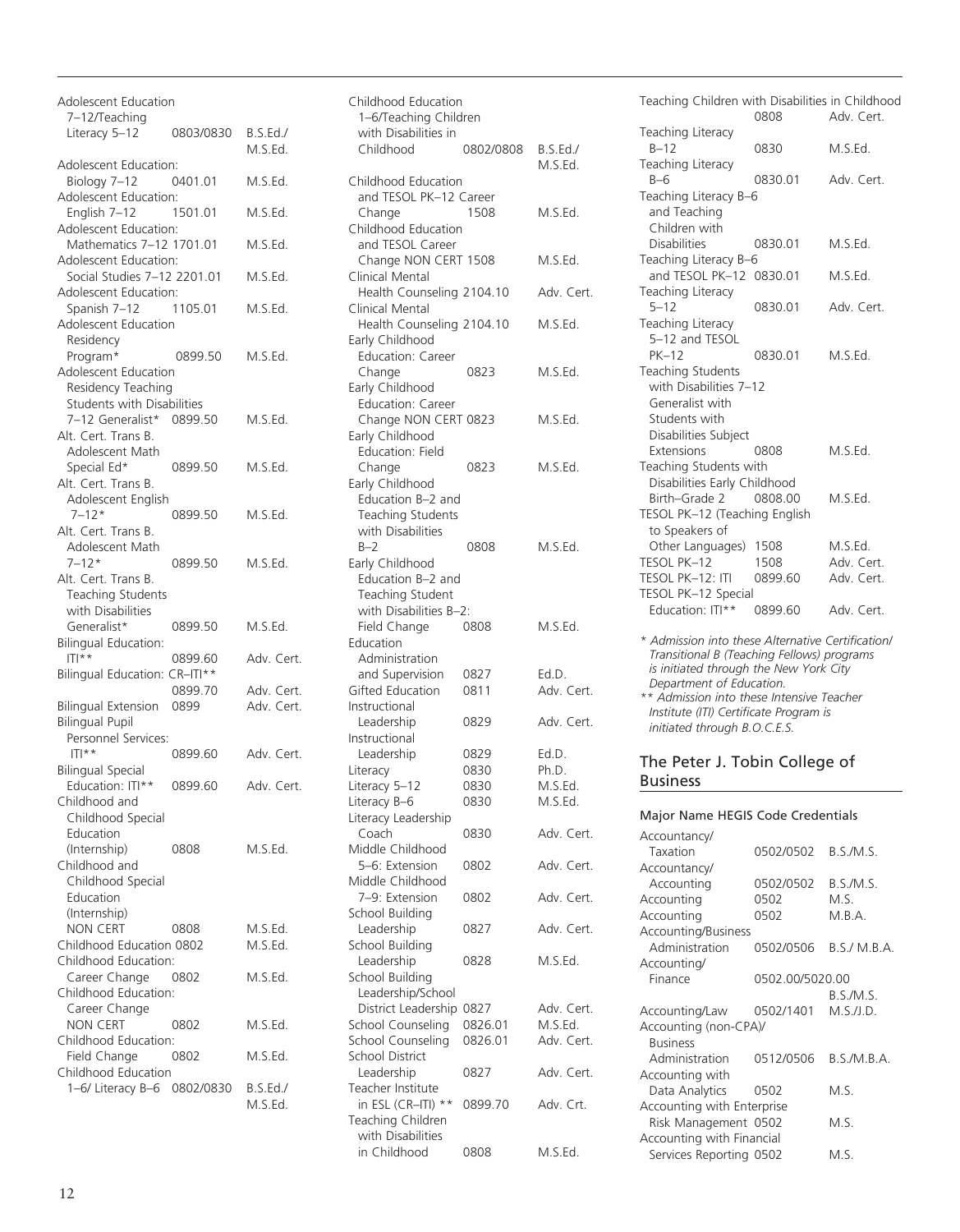| Accounting with                                        |                          |                     |
|--------------------------------------------------------|--------------------------|---------------------|
| Forensics                                              | 0502                     | M.S.                |
| Accounting with Information                            |                          |                     |
| Systems                                                | 0502                     | M.S.                |
| Accounting with                                        |                          |                     |
| Internal Audit                                         | 0502                     | M.S.                |
| Accounting with International Financial                |                          |                     |
| Reporting                                              | 0502                     | M.S.                |
| Accounting with International                          |                          |                     |
| Taxation                                               | 0502                     | M.S.                |
| Accounting Risk &<br><b>Financial Advisory</b>         | 0502.00/0502.00          |                     |
|                                                        |                          | <b>B.S./M.S.</b>    |
| Accounting/Taxation                                    |                          |                     |
|                                                        | 0502/0502.10 M.B.A./M.S. |                     |
| <b>Actuarial Science</b>                               | 0512.00                  | M.S.                |
| Anthropology/                                          |                          |                     |
| <b>Business</b>                                        |                          |                     |
| Administration**                                       | 2202/0506                | B.A./M.B.A.         |
| Asian Studies/                                         |                          |                     |
| Accounting**                                           | 0301/0502                | B.A.M.S.            |
| Asian Studies/                                         |                          |                     |
| <b>Business</b>                                        |                          |                     |
| Administration**                                       | 0301/0506                | B.A./M.B.A.         |
| <b>Business</b>                                        |                          |                     |
| Administration                                         | 0506                     | M.B.A.              |
| <b>Business Administration Dual</b>                    |                          |                     |
| Concentration                                          | 0506                     | M.B.A.              |
| Computer Science/                                      |                          |                     |
| Accounting*                                            | 0701/0502                | B.S./M.S.           |
| <b>Business</b>                                        |                          |                     |
| Administration                                         | 0506.00                  | Adv. Cert.          |
| <b>Business Analytics</b><br>Computer Science/Business | 0503.00                  | M.S.                |
| Administration*                                        | 0701/0506                | B.S./M.B.A.         |
| Cyber Security Systems/                                |                          |                     |
| Accounting*                                            | 0799/0502                | <b>B.S./M.S.</b>    |
| Cyber Security Systems/Business                        |                          |                     |
| Administration*                                        | 0799/0506                | <b>B.S./M.B.A.</b>  |
| Economics/                                             |                          |                     |
| Accounting                                             | 0504/0502                | B.S./M.S.           |
| Economics/Business                                     |                          |                     |
| Administration                                         | 2204/0506                | B.S./M.B.A.         |
| English/Business                                       |                          |                     |
| Administration**                                       | 1501/0506                | B.A./M.B.A          |
| <b>Enterprise Risk</b>                                 |                          |                     |
| Management                                             | 0512                     | M.S.                |
| Entrepreneurship &                                     |                          |                     |
| Innovation                                             | 0506.00                  | M.S.                |
| Finance                                                | 0504                     | M.S.                |
| Finance                                                | 0505.00                  | Adv. Cert.          |
| Finance/Accounting 0504/0502                           |                          | <b>B.S./M.S.</b>    |
| Finance/Business                                       |                          |                     |
| Administration                                         | 0504/0506                | B.S./M.B.A.         |
| French/Business<br>Administration**                    |                          |                     |
|                                                        | 1102/0506                | B.A./M.B.A.<br>M.S. |
| Global Management 0506.00<br>History/Business          |                          |                     |
| Administration**                                       | 2205/0506                | B.A./M.B.A.         |
| Investment                                             |                          |                     |
| Management                                             | 0505                     | M.S.                |
| Information Technology/                                |                          |                     |
| Accounting*                                            | 0702/0502                | B.S./M.S.           |
| Information Technology/Business                        |                          |                     |
| Administration*                                        | 0702/0506                | B.S./M.B.A.         |
| Internal & Information                                 |                          |                     |
| Technology Audit 0502.00                               |                          | Adv. Cert.          |

| Italian/Business            |                      |                    |
|-----------------------------|----------------------|--------------------|
| Administration**            | 1104/0506            | B.A.M.B.A.         |
| Management/                 |                      |                    |
| Accounting                  | 0506/0502            | <b>B.S./M.S.</b>   |
| Management/                 |                      |                    |
| <b>Business</b>             |                      |                    |
| Administration              | 0506/0506            | <b>B.S./M.B.A.</b> |
| Marketing/                  |                      |                    |
| Accounting                  | 0509/0502            | <b>B.S./M.S.</b>   |
| Marketing/Business          |                      |                    |
| Administration              | 0509/0506            | <b>B.S./M.B.A.</b> |
| Mathematical Physics/       |                      |                    |
| <b>Business</b>             |                      |                    |
| Administration**            | 1902/0506            | <b>B.S./M.B.A.</b> |
| Networking and              |                      |                    |
| Telecommunications/         |                      |                    |
| Accounting*                 | 0799/0502            | <b>B.S./M.S.</b>   |
| Networking and              |                      |                    |
| Telecommunications/         |                      |                    |
| <b>Business</b>             |                      |                    |
| Administration*             | 0799/0506            | B.S.M.B.A.         |
| Physics/Business            |                      |                    |
| Administration**            | 1902/0506            | B.S.M.B.A.         |
| Psychology/Business         |                      |                    |
| Administration**            | 2001/0506            | B.A.M.B.A.         |
| Risk Management             |                      |                    |
| and Risk Analytics          | 0512                 | M.S.               |
| Risk Management             |                      |                    |
| and Insurance/              |                      |                    |
| Accounting                  | 0512/0502            | <b>B.S./M.S.</b>   |
| Physician Assistant         | 1299.10              | M.S.               |
| Risk and Financial Advisory |                      |                    |
|                             | 0502                 | M.S.               |
| Risk Management             |                      |                    |
| and Insurance/              |                      |                    |
| <b>Business</b>             |                      |                    |
| Administration              | 0512/0506            | <b>B.S./M.B.A.</b> |
| Risk Management             | 0512.00              | Adv. Cert.         |
| Sociology/Business          |                      |                    |
| Administration**            | 2208/0506            | B.A.M.B.A.         |
| Spanish/Business            |                      |                    |
| Administration**            | 1105/0506            | B.A.M.B.A.         |
| Taxation                    | 0502.10              | M.S.               |
| Taxation/                   |                      |                    |
| Accounting                  | 0502/0502.10 M.B.A./ | M S                |
|                             |                      |                    |

*\* The UG portion of these Combined Degrees are offered through the College of Professional Studies.* 

*\*\* The UG portion of these Combined Degrees are offered through St. John's College of Liberal Arts and Sciences.*

#### College of Pharmacy and Health Sciences

#### Major Name HEGIS Code Credentials

| Pharmacy/Library       |           |           |
|------------------------|-----------|-----------|
| and Information        |           |           |
| Science                | 1211/1601 | M.S./M.S. |
| Pharmacy               | 1211      | Pharm.D.  |
| Pharmacy, Practitioner |           |           |
| Option                 | 1211      | Pharm.D.  |
| Pharmacy               |           |           |
| Administration         | 1211      | M S.      |
|                        |           |           |

| Pharmaceutical<br>Sciences<br>Pharmaceutical | 1211 | M S.      |
|----------------------------------------------|------|-----------|
| Sciences                                     | 1211 | Ph.D.     |
| Physician Assistant                          | 1299 | M S.      |
| Public Health                                | 1214 | MPH       |
| Toxicology/Toxicology                        |      |           |
|                                              | 0426 | B.S./M.S. |
| Toxicology                                   | 0426 | M S.      |

#### Collins College of Professional Studies

#### Major Name HEGIS Code Credentials

| Computer Science/<br>Data Science | 0701.00/0702.00 |                       |
|-----------------------------------|-----------------|-----------------------|
|                                   |                 | B.S.M.S.              |
| Criminal Justice/                 |                 |                       |
| Criminal Justice                  |                 |                       |
| Leadership and                    |                 |                       |
| <b>Homeland Security</b>          |                 | 2105/2105 B.S./M.P.S. |
| <b>Homeland Security</b>          | 2105.00         | D.P.S.                |
| Data Science                      | 0702.00         | M.S.                  |
| <b>Integrated Advertising</b>     |                 |                       |
| Communications                    | 0604            | M.S.                  |
| International                     |                 |                       |
| Communication                     | 0699            | M.S.                  |
| Sport Management                  | 0599            | M.P.S.                |
| Cyber and                         |                 |                       |
| Information Security 0701.00      |                 | M.S.                  |
| International Hospitality         |                 |                       |
| Management                        | 0505.00         | M.S.                  |

### **Office of the Registrar**

The Office of the Registrar is responsible for the accuracy and integrity of the University's official student records. Our chief responsibilities fall into six broad categories: registration; record-keeping; enrollment verifications and transcripts; course offerings; classroom scheduling; and graduation.

The Office of the Registrar facilitates the University course registration process. The Office announces the exact dates for registration in advance of each registration period. Continuing students register in October/November for the spring semester and in March/April for the summer and/or fall semesters. Students are expected to see their advisor before registering.

Students can access grades online through the University Information System (UIS).

Because the University is continually expanding the services and information it makes available online, students should refer to the University's website (stjohns.edu) on a regular basis. For the Office of the Registrar site, visit stjohns.edu/academics/office-registrar.

#### Advisement

Advisement policies vary among the individual schools and students should consult with their respective Dean's office to ensure that proper procedures are followed.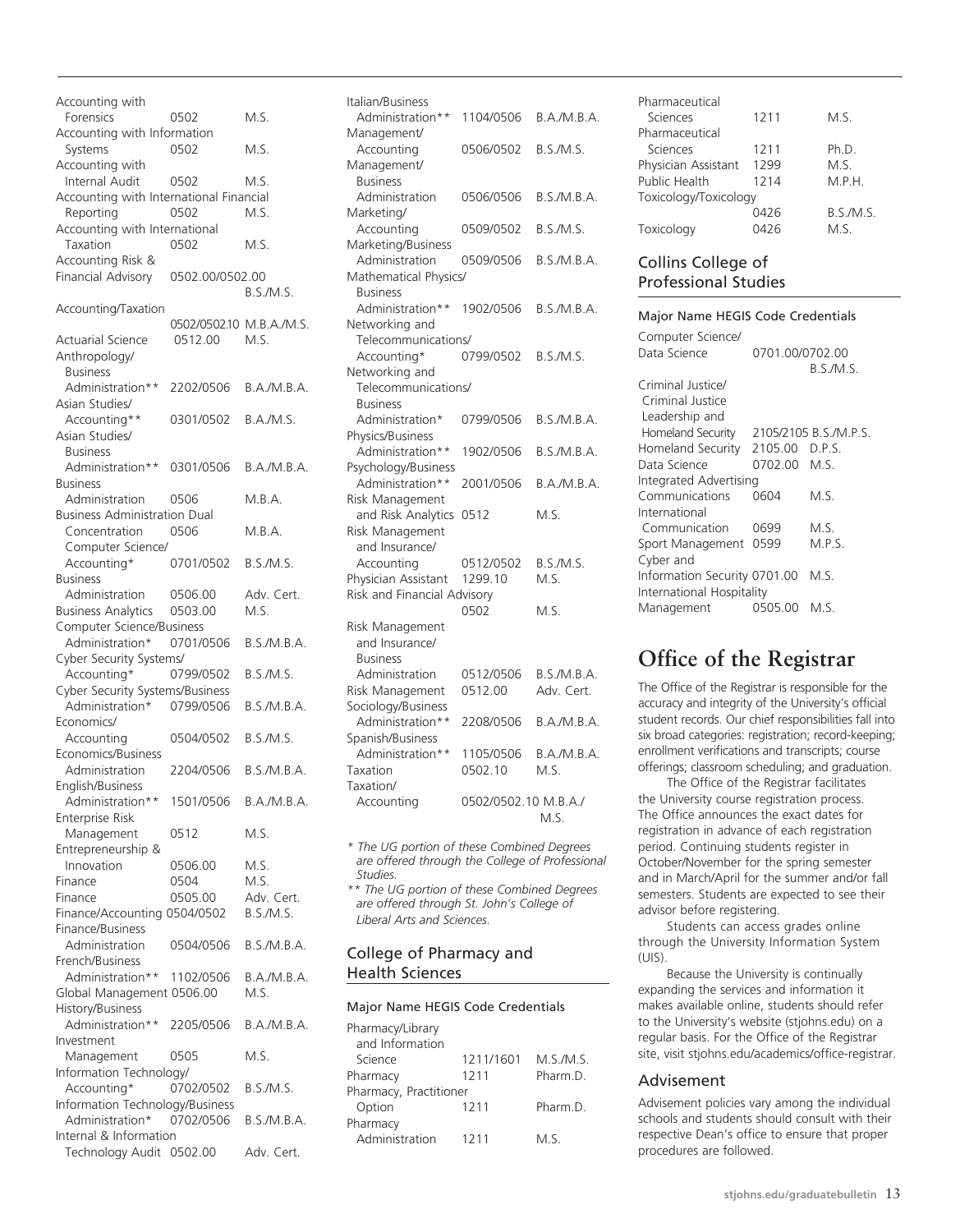Students are responsible for consulting with their advisor to plan their schedule each semester. Registering for a class does not guarantee that it is applicable toward one's degree program. Students who register for classes without their advisors' approval put themselves at financial and academic risk.

Any changes in a student's schedule must be completed before the end of the registration period.

Students will not be permitted to enroll in a course after the late registration period has ended, even if the student has been unofficially attending a class. If a student wishes to withdraw from a course, the appropriate Withdrawal form must be approved by the appropriate academic Dean and filed in the Office of the Registrar.

#### Registration

Once advised, students may register according to the schedule published by the Registrar. This schedule can be found on the Office of the Registrar's website.

Students register for classes using UIS. Registration requires students to enter a Priority Registration Number, which is obtained from their advisor or Dean.

Students must pay their tuition and fees in full before registration can be completed. Students having no payment due or a refund due must complete their registration process by confirming registration for the semester via UIS by going to the "View/Confirm Term Bill" section.

E-Bills are sent to students after each registration period. Financial services representatives are available year-round to assist students in satisfying their financial obligation to the University. Registration is not complete until payment is made, and the University reserves the right to drop a student from an individual class or from his or her entire program if payment is not made by the due date.

#### Officially Notifying the University of a Withdrawal from Class

When a student registers for a class, the University considers it a clear indication of an intention to attend that class. If a student changes his/her mind about attending class or if circumstances prevent him/her from attending, s/he must notify St. John's of the change in status. The manner in which this notification is made depends on when during the semester the withdrawal decision is made.

During the first week of the semester, classes can be added or dropped through UIS. After this date, Dean's permission is needed to change registration. Please note that to drop all classes, the Dean must be informed in writing.

During the second and third weeks of the semester, classes can still be dropped with permission from the Dean's Office. Classes dropped through the first three weeks of a semester do not appear on a University transcript.

#### Withdrawing from Class

Students wishing to withdraw from classes may do so by the last day to withdraw found in the academic calendar. These classes are noted as a withdrawal (WD) on transcripts. This mark does not calculate into Grade Point Averages (GPAs). Please consult the academic calendar for the last day to withdraw from a class.

To withdraw from one or more classes, students must contact their Dean's Office. It is recommended that students visit the office in-person so a discussion can be had regarding this decision. If an in-person meeting is not possible, the request to withdraw from class(es) must be put in writing.

Dropping or withdrawing from a class may result in a full or partial refund of tuition paid for the class. Refunds are based on the date the class was dropped or withdrawn, whether via UIS or through the Dean's Office.

Students who stop attending a class without withdrawing from it officially will receive the appropriate grade or mark as determined by their attendance, participation, and performance and in accordance with the grading criteria provided by the instructor. See the "Grading Systems" section for additional information.

#### Advisement Reports

St. John's makes advisement reports available for most Graduate programs via MySJU. Advisement reports match courses that students have taken against degree program requirements. All students should bring an advisement report with them when they see their advisors prior to registration. For additional information, consult the Registrar's web site at this URL: stjohns.edu/academics/ office-registrar/ student-advisement-reports

#### Transcripts and Verifications

St. John's University is pleased to provide enrollment and degree verifications free of charge to all student and alumni. Transcripts and enrollment verifications can be requested in person, by mail, or through UIS. Once a request has been received, most transcripts are mailed within three business days.

Requests submitted by mail must include the following information: full name and any other names used while at St. John's, the last four digits of social security number, dates of attendance, division of the University attended, degrees received, current address and phone number, reason for request, and complete address to which the document should be sent. All written requests must be signed to authorize the release of academic information.

Written requests should be sent to one of the following addresses:

> St. John's University Office of the Registrar 8000 Utopia Parkway Queens, NY 11439 ATTN: Transcript Desk

St. John's University Office of Enrollment Services 300 Howard Avenue Staten Island, NY 10301 ATTN: Transcript Desk

Students may view their entire academic record on UIS. This record may be printed and may be used as an unofficial document pending receipt of an official transcript or verification.

#### Veterans and their Dependents

Veterans and their dependents should contact the Department of Veterans Affairs regional office in Buffalo, New York, for information about education benefits. The telephone number is 888-442-4551. The Department of Veterans Affairs also maintains a very useful website, which can be found at gibill.va.gov.

The Office of Student Financial Services (SFS) certifies the enrollment of veterans and their dependents for educational benefits.

#### Graduation

The University confers degrees three times a year: January, May, and September. Students awarded degrees in September and January are invited to attend the May commencement ceremony. The Office of University Events informs degree candidates of which commencement ceremony they are invited to attend. Only those students who complete all degree requirements by the end of the spring semester will be eligible to participate in the spring commencement exercise. For details regarding the Rome campus commencement ceremony, which is held in June, please contact the Office of University Events.

To ensure that a diploma is ordered, the Office of the Registrar requires all pending graduates to complete an online Application for Diploma, which is available through UIS.

#### Replacement Diplomas

If an original diploma is lost, stolen or destroyed, a replacement diploma can be ordered. To order a replacement diploma, a standard application for diploma must be submitted with a notarized affidavit and two forms of identification, one containing a photograph. Examples of identification include a passport, driver's license, social security card, and work ID. There is a \$50 fee for a replacement diploma. Please call 718-990-2000 for applications and affidavits.

Loss, destruction, change of name, and theft are the only reasons for which a diploma will be replaced. We do not issue duplicate diplomas.

Applications for replacement diplomas may be mailed to one of the following addresses:

St. John's University Office of the Registrar 8000 Utopia Parkway Queens, NY 11439 ATTN: Diploma Desk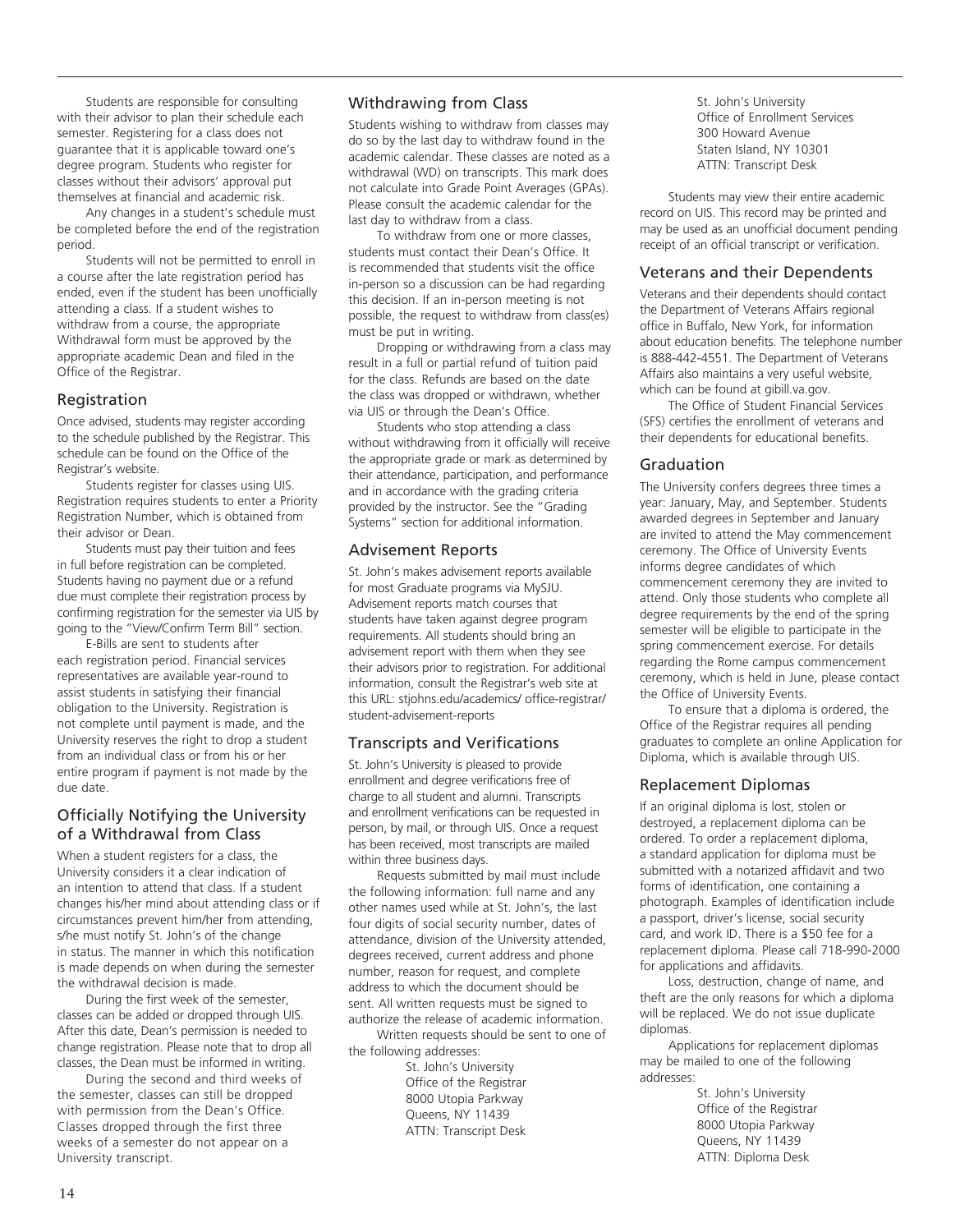St. John's University Office of Enrollment Services 300 Howard Avenue Staten Island, NY 10301 ATTN: Diploma Desk

# **Full-Time Study in Graduate Programs**

Full-time study shall mean enrollment for at least 9 credits a semester or the equivalent. This includes independent or individualized study, practice teaching, graduate assistantships, thesis or dissertation research and preparation for language or qualifying examination. Non-credit or prerequisite courses may be considered as contributing toward full- or part-time study on an equivalent basis. Such equivalence is determined through the program or school in which the student is enrolled and must be approved prior to registration. A student carrying a full-time program that includes non-credit prerequisite courses will carry at least six credit hours each semester with the exception of the first semester, in which a student only needs to carry three credit hours. A combination of such credit and prerequisite work shall equal the minimum student effort requirement for full-time study.

Courses taken entirely on a personal or voluntary basis, or solely to meet teacher certification, licensing or other external requirements, not recommended or required by the school, shall not contribute to full- or parttime study.

Students will not be permitted to register for more than 12 credit hours of graduate study in any semester. All students holding F-1 or J-1 visas must be enrolled in a full-time program (9 credits or the equivalent).

# **Credit Hour Guidelines**

All St. John's University degree and certificate programs are approved by the New York State Education Department (NYSED). Therefore, all courses and degree programs at the University must comply with Section 50.1 (o) of the New York State Commissioner of Education Regulations highered.nysed.gov.

The University's method for awarding credit for courses in degree and certificate programs follow NYSED guidelines, which are based on the U.S. Department of Education's definition of credit hour. The U.S. Department of Education definition of a credit hour can be found at ifap.ed.gov/dpcletters/attachments/ GEN1106.pdf.

Each School Dean is responsible for assuring that his or her School establishes, maintains, and follows appropriate procedures and protocols for assigning credit hours. The procedures and protocols must meet these minimum guidelines:

> • Each School must maintain procedures, written and web-accessible, pertaining to the assignment of credit hours for all

courses offered, regardless of the format or modality of instruction. This includes but is not limited to traditional lectures, individual voice or music instruction, online courses, and any other offering that can result in earned credit.

• Each School must document that its procedures provide for the assignment of credit hours for each course the School offers based on the following criteria:

- Stated objectives for student learning, including (but not limited to) acquisition of content knowledge, key competencies, (such as skill in oral or written communication), or analytic reasoning skills;
- • Hours of instruction proposed for the course; and
- Hours of supplementary assignments and student effort that are anticipated to take place outside the classroom. Hours of anticipated student effort outside the classroom can include estimated time spent on reading, writing, laboratory or studio assignments, preparation for examinations, etc.

# **Time Limit**

Students who are unable to devote their full time to graduate study may extend the time for obtaining the master's degree or professional diploma beyond the normal span of two years. All coursework, research tool, residence and examination requirements must be satisfied within five years. No degree credit will be allowed for courses completed more than five years before the granting of the degree or diploma.

Students working for the doctorate must complete all requirements for the degree within seven years (eight years for The School of Education). No degree credit will be allowed for courses completed more than seven years prior to the granting of the degree.

# **Examinations**

If a student is not present for the regular final examination, a make-up examination may be permitted by the appropriate Dean. Permission may be granted in the case of students whose academic work is acceptable and only when the reason for absence from the scheduled examination is of a sufficiently serious nature, i.e., an emergency situation which absolutely precluded attendance and can be documented to the Dean's satisfaction. The deferred examination may be taken only on the date published in the Academic Calendar and the student is subject to a make-up examination fee in each case.

# **Auditing Courses**

A student who audits a course is one who is qualified to register for a credit course for which no credit will be granted. *Students may not audit a course which they subsequently would be required to complete for their degree.* Auditors are expected to attend class but are not responsible for examinations or written assignments. A grade of "AU" for the course will be noted on the permanent record.

Permission to audit a course must be obtained on Audit Option Request form from the student's Dean and the Dean of the school in which the course is offered. This written permission must be presented to the Office of the Registrar. Audit and credit courses may not exceed 12 semester hours per term. Full tuition and fees are charged for an audited courses. A student may not change from audit to credit status or vice versa once the semester begins.

# **Grading System**

A letter system is used in assigning grades for the course with quality points given for each grade:

| Grade |                          | Points         |
|-------|--------------------------|----------------|
|       |                          |                |
| А     | Excellent                | 4              |
| А–    | Excellent                | 3.7            |
| B+    | Very Good                | 3.3            |
| B     | Good                     | 3              |
| B-    | Good                     | 2.7            |
| $C++$ | Fair                     | 2.3            |
| C     | Passing                  | $\overline{2}$ |
| F     | Failure                  | 0              |
|       | INC Incomplete           | 0              |
|       | ABF Absent/Failure       | 0              |
|       | WD Withdrawal            | 0              |
| Ρ     | Passing                  | 0              |
| AU    | Audit                    | 0              |
|       | UW Unofficial Withdrawal | 0              |

Credit for courses is given in semester hours. The quality points for a course are obtained by multiplying the points corresponding to the grade given for the course by the number of semester hours of credit attached to the course. The total quality points for all courses divided by the total credits attempted give students their quality point index.

Besides term examinations, courses which carry three semester credits but which meet for only two hours a week require the submission of a research paper or some equivalent research project before credit may be given.

Written tests, term papers and other assignments are given during the term at the discretion of the individual instructor. Credit will not be given for a semesters' work unless all assignments have been satisfactorily completed.

The mark of UW (unofficial withdrawal) may be assigned, at the instructor's discretion, in cases in which there is insufficient basis for an earned grade. Students may NOT request this mark.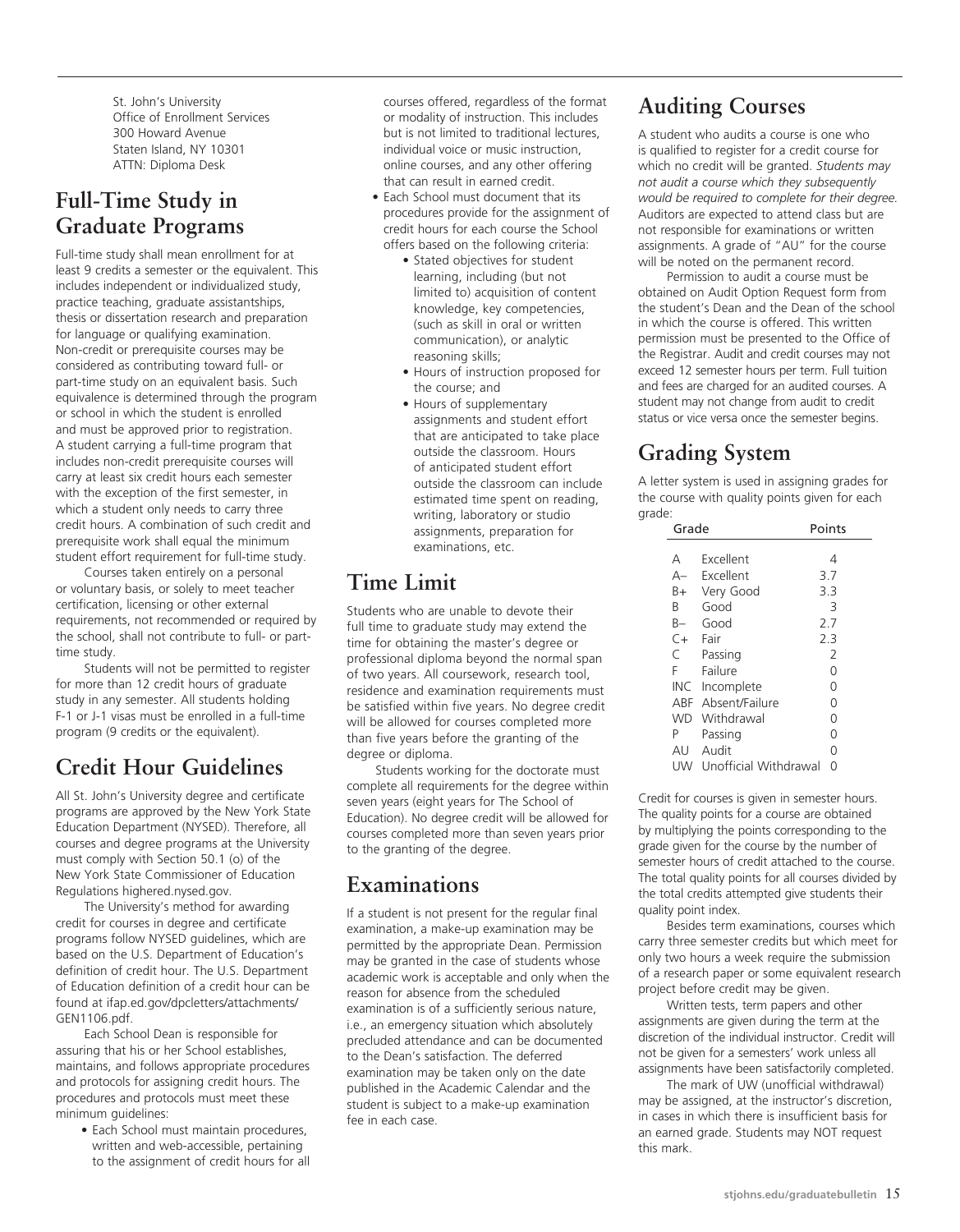A grade of incomplete (INC) may be given, at the discretion of the instructor, if the student fails to submit a research paper or some equivalent research project. Students receiving an INC grade must submit all required materials no later than the deadline indicated in the Academic Calendar. If the INC is not removed within the time period, it will remain a permanent INC grade on the student's record. In some cases, it may be necessary for the student to repeat the course. The student must request in writing a grade of incomplete from the professor before the end of the semester.

The grade of ABF will be assigned if the student fails to sit for the scheduled final examination if one is required for the course. The grade of ABF will remain on the student's transcript and will be calculated as an F grade if the student fails to sit for the make-up examination.

# **Academic Standing**

Students in the master's and advanced certificate programs must maintain a 3.0 quality point average to continue in graduate work. Students who fail to maintain this average, either in a particular semester or in their overall academic record, are subject to having their academic program terminated. Students in the master's programs of the College of Pharmacy and Health Sciences will automatically become subject to review by the appropriate college committee and Dean. Students are subject to academic dismissal as a result of such review.

Students in doctoral programs are required to receive at least a "B" grade in all courses. Grades of "B–" will not count as a "B" where required for doctoral courses. When a student receives a grade of less than a "B," his or her program enrollment will automatically become subject to review by the appropriate department, interdepartmental graduate committee and the Office of the Dean.

# **Residence**

Residence requirements assure adequate contact between the University and the graduate student while providing necessary association with scholars in the student's area of specialization.

With the exception of the Master of Arts program in Speech-Language Pathology offered by St. John's College of Liberal Arts and Sciences, the master's and professional diploma programs offered by The School of Education, and the Master of Business Administration offered by The Peter J. Tobin College of Business, all master's degree students must successfully complete 12 semester hours of academic credit during two consecutive academic semesters. For regulations on satisfying the residence requirement of a particular master's or doctoral program, each student should

consult the appropriate college/school and department/division section in this bulletin.

# **Continuous Enrollment— Maintaining Matriculation**

#### Master's Degree and Advanced Certificate

Continuous enrollment for matriculation until the degree is awarded is obligatory for students enrolled in degree programs. Those who are not enrolled in coursework must maintain their active status each semester by enrolling in a Maintaining Matriculation course at the scheduled registration periods. Students who have not satisfied the continuous enrollment requirement for two or more semesters must

- 1) apply for re-admission,
- 2) meet the admission requirement in effect at that time,
- 3) be re-admitted,
- 4) pay the appropriate maintaining matriculation fees for two semesters. In order to register for the proper Maintaining Matriculation course, students should consult their departmental course offerings.

#### Comprehensive Examination

Most degrees require the satisfactory completion of a comprehensive examination. This examination must be taken within a year after the satisfaction of all courses, language and residence requirements.

Students in The Peter J. Tobin College of Business and the College of Pharmacy and Health Sciences should consult with the appropriate Dean's office for complete details and requirements regarding the comprehensive exam.

This examination may be oral or written or both, according to the regulations of a particular department/division. The content of this examination is not limited to the courses taken by the student, but may cover general concepts as well as the whole area of the candidate's field of study. The comprehensive examinations may be held in the fall, spring or summer according to departmental/divisional regulations as noted in the Academic Calendar.

Applications for these examinations should be made in the Dean's office no later than the dates assigned in the Academic Calendar. Late fees may apply. The individual examiners report the results of this examination in writing to the Dean, who communicates them to the individual candidates. In case of failure, one re-examination may be permitted upon the recommendation of the departmental/divisional Chair and the Dean.

#### Doctoral Degree

Before sitting for the comprehensive examination, students must be registered in coursework or be enrolled in the appropriate Maintaining Matriculation course. In order to register for the proper Maintaining Matriculation course, students should consult their departmental course offerings. After successful completion of the comprehensive examination, students must enroll in the appropriate three-credit Doctoral Research course each semester until the degree is awarded. In order to register for the proper course, students should consult their departmental/divisional course offerings.

Students who have not satisfied the continuous enrollment requirement for two or more semesters must

- 1) apply for re-admission,
- 2) meet the admission requirements in effect at that time,
- 3) be re-admitted,
- 4) pay the appropriate fees for two semesters.

# **Research Review Board**

All research carried out by students, faculty or affiliates of St. John's University involving human subjects must be approved by the Institutional Review Board for use of Human Subjects (IRB).

All research involving animals must be approved by the Institutional Animal Care and Use Committee (IACUC). This requirement includes any thesis, dissertation, research project or research essay. Such approvals must be secured before research is begun, *must be renewed each year and expires upon completion of degree.*

*\*Guidelines and application forms for both IRB and IACUC review are available on-line at: sju.stjohns.edu/grants/research.html.*

# **Master's Thesis**

A department or division may require a thesis for the master's degree. Students should consult the appropriate department to ascertain if this is required or optional.

The master's thesis should offer evidence of sound research and an adequate treatment of a well-defined subject. A mere essay or compilation of facts will not be accepted. The thesis must be written on a subject comprehended under the major and approved by the mentor and the departmental committee.

The responsibility for a well-organized presentation of personal research rests with the student and is in no sense a part of the instructional responsibility of faculty members.

Before beginning the writing of the thesis, the student should consult with the Chair of the department and become familiar with the style sheet utilized by the department. The completed thesis should be submitted to the readers no later than the date indicated in the Academic Calendar, normally three calendar months before the end of the semester.

An original and one copy of every approved thesis for the master's degree must be submitted to the Dean. These will be bound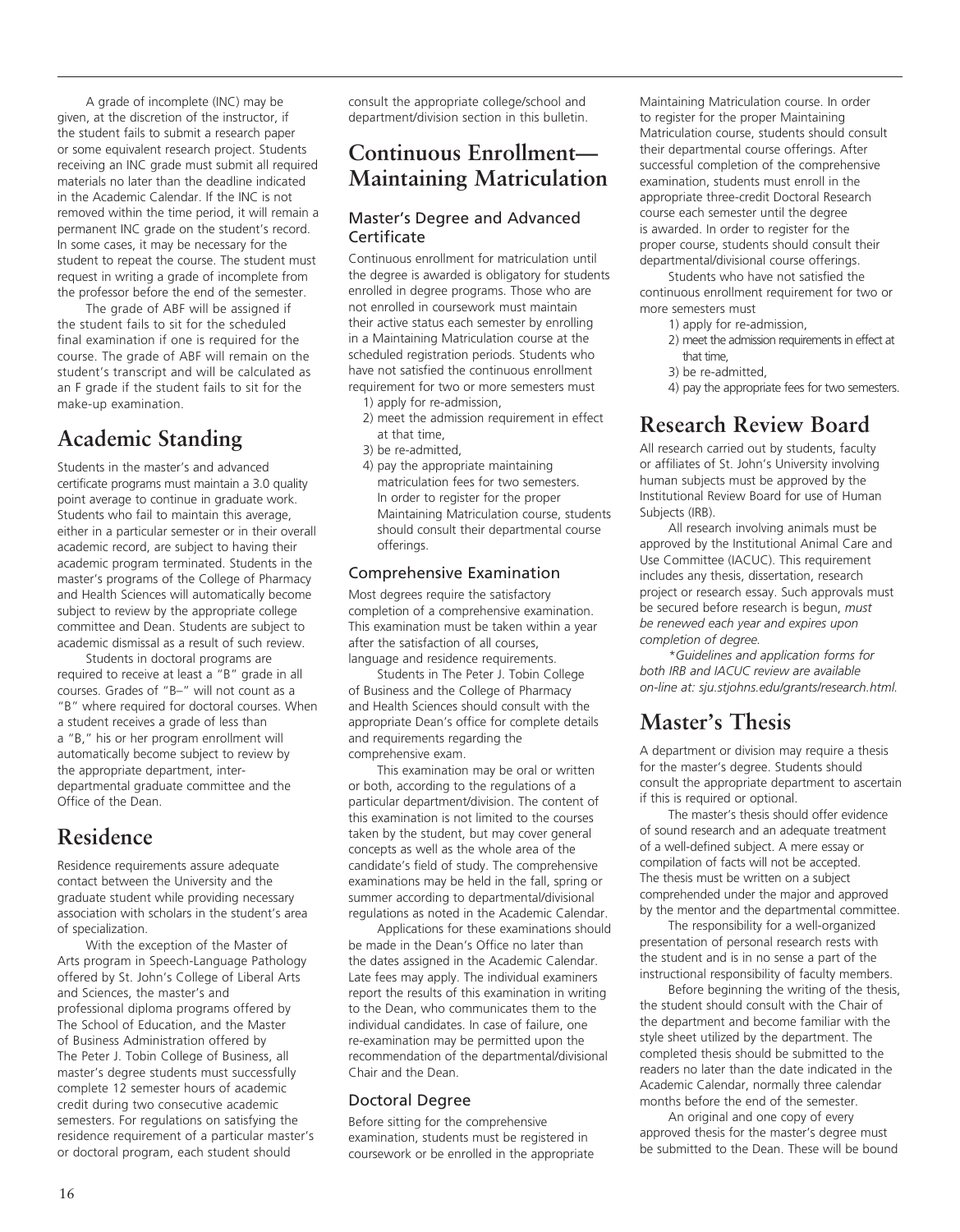and will become the property of the University Library. They must be printed on 20-pound, acid-free, non-corrasable bond paper with a minimum 25% rag or cotton content.

Theses must be submitted to the Dean in accordance with the date indicated in the Academic Calendar.

# **Doctoral Dissertation**

The responsibility for a well-organized presentation of personal research (as well as the details involved) rests entirely with the student and is not part of the instructional responsibility of faculty members.

Since the doctoral dissertation research essay must present evidence of a substantial contribution to existing knowledge as a result of personal research, it is considered a criterion of the student's scholarly attainment and will largely determine his/her final success in reference to the degree.

The title of the dissertation, along with the names of the mentor and members of the research committee, must be submitted to the department and then the Dean for approval. When the student's mentor has approved the completed dissertation, the reader's copies, typewritten according to the approved format, must be submitted approximately four calendar months before the end of the semester. The format to be used is specified by the appropriate department or school.

In establishing a doctoral dissertation/ research essay committee, preparing a dissertation proposal and submitting and defending the dissertation, the following guidelines apply:

- 1. Students have the responsibility for requesting a mentor from the doctoral core faculty.
- 2. The student and mentor work together to choose a committee adhering to the following procedures and guidelines:
	- a. The committee shall consist of the mentor and at least two other members.
	- b. The two members plus the mentor shall come from the department/ division.
	- c. One additional member of the committee may come from outside St. John's University.
	- d. The departmental/divisional Chair, Dean and mentor must unanimously approve any outside member.
	- e. Final approval of the committee composition rests with the Dean.
- 3. The dissertation proposal must be approved by the committee and then forwarded to the departmental Chair for his/her recommendations and then to the appropriate Dean for his/her approval.
- 4. There shall be an interim oral presentation of the dissertation in progress made

before the doctoral committee which shall be scheduled by the mentor.

- 5. A manuscript based upon the dissertation and properly prepared for submission to a refereed journal must be submitted to the mentor prior to the scheduling of the oral defense.
- 6. The oral defense shall be open to the University community.
- 7. The mentor acts as the Chair of the oral defense, unless otherwise determined by the Department GEPC or its equivalent. The Chair of the oral defense shall be responsible for conducting the defense according to parliamentary procedure.

Students must consult their respective Dean's office, as well as the Directors or Chairs of their doctoral programs, for the specific guidelines, timelines and stylistic formats which apply to the dissertation within their discipline.

After the completed dissertation has been formally accepted, the candidate must defend the dissertation in a final oral examination before the faculty and the doctoral committee. The final copies (i.e., an original and two copies) of the completed dissertation must be submitted to the Dean for approval in accordance with the Academic Calendar. All dissertations must conform fully to current style guidelines appropriate to the discipline.

Each copy shall have a title page, bearing the subject, the author's name, the mentor's name, the date of presentation and the statement: *"Submitted in partial fulfillment of the requirements for the degree of Doctor of Philosophy (or Doctor of Education or Doctor of Arts) to the faculty of the department (or division) of (Psychology, Administrative and Instructional Leadership, Pharmaceutical Sciences, etc.) at St. John's University, New York."*

Dissertations that are accepted for publication by commercial publishing houses should indicate that they were originally submitted as a doctoral degree requirement at St. John's University.

On another page shall be listed the student's vitae, giving the institutions at which undergraduate and graduate work was done, the degrees received and the dates.

The original and one copy of the dissertation will then be sent to the Serials Department, University Library. The library retains one paper copy of each doctoral dissertation and two paper copies of each master's thesis. The paper for all library copies must be of high quality—20 lb., acid-free, noncorrasable bond paper with a minimum of 25% rag or cotton content. The paper must have a good opacity, that is, print on one page should not easily show through the page in front of it.

The margins for all copies must be one and one-half inches on the left side of each page and one inch on each of the other three sides. Note that these margins must also be left on pages containing graphs, illustrations, appendices, etc. Print on all copies must be

dark and even. Word-processed copies must be of letter quality.

The original abstract of each dissertation (not more than 350 words) and two copies thereof must accompany the dissertation. The original dissertation and abstract will be sent to University Microfilms, Inc. (UMI) for microfilming. The paper original and microfilm are returned to the library, while the abstract remains at UMI.

The microfilm will be kept permanently at the library. The original with the abstract, as well as the copy and its abstract, will be bound and returned to the library. The original will remain at Circulation/Reserve and the second bound copy will be sent to the appropriate graduate school.

A fee, per bound copy, will be assessed each candidate for this binding service. Each candidate for the doctoral degree is required to fill out a special contract (obtainable in the Dean's office) for "University Microfilms, Inc."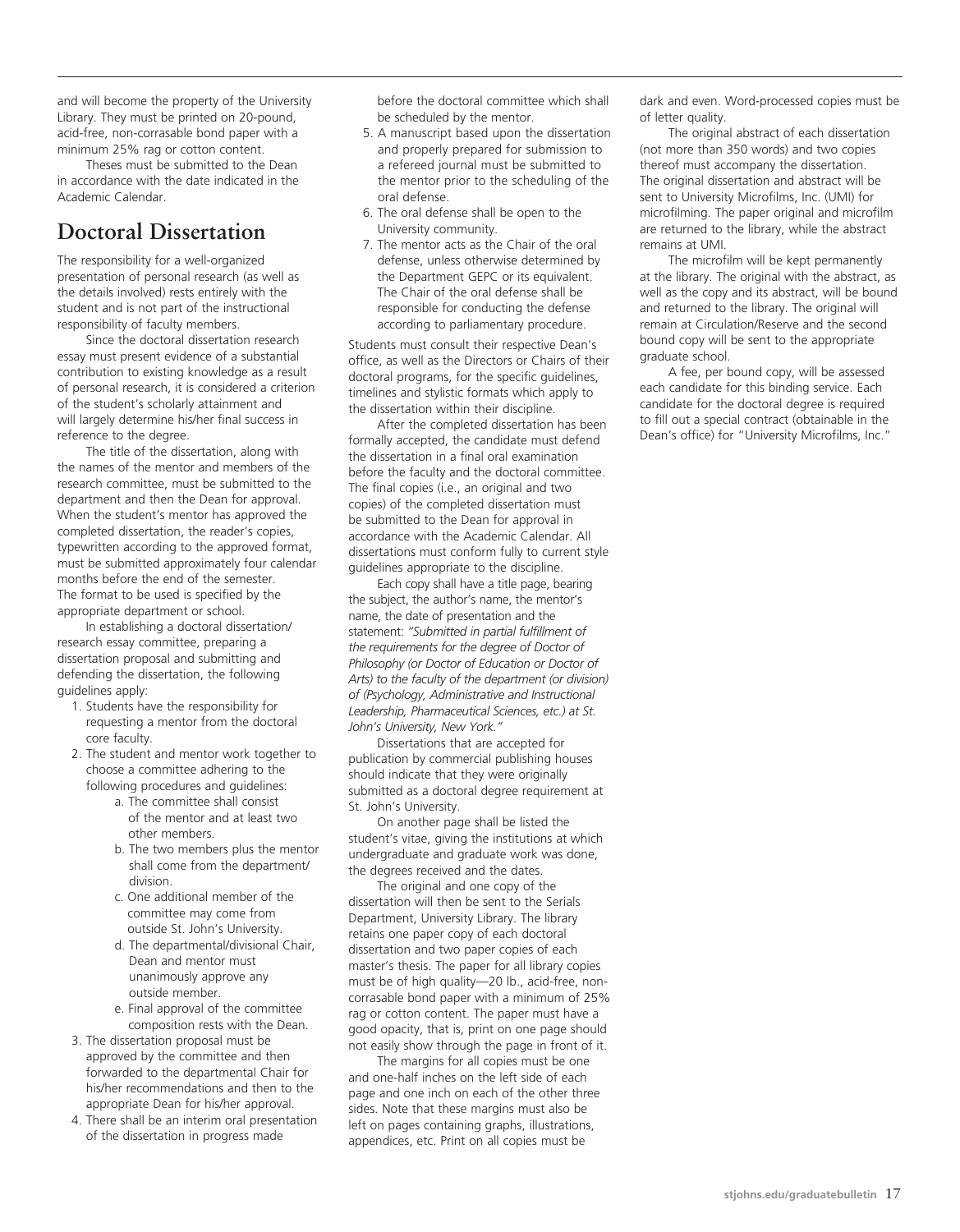# **Graduate Financial Aid Forms**

St. John's University participates in the Federal Direct Loan programs and offers a variety of financial aid programs to support graduate study including assistantships and fellowships.

To be considered for Federal student aid (including federal loans) students must:

- Complete and sign the Free Application for Federal Student Aid (FAFSA) and meet federal eligibility requirements
- Be a U.S. citizen or an eligible noncitizen • Have a High School Diploma or
- recognized equivalent such as a GED
- Have a valid Social Security Number
- Be registered with Selective Service if you are a male between the ages of 18 and 25
- • Enrolled in an eligible degree or certificate program
- Maintain satisfactory academic progress at St. John's University. Please visit StudentAid.gov/eligibility for detailed information on all eligibility requirements for federal student aid.

Please use St. John's University federal institution code number 002823 when filing the FAFSA. Once the FAFSA is processed, the student will receive a federal Student Aid Report (SAR). You may obtain and complete your FAFSA application online at fafsa.ed.gov.

# **Assistantships and Fellowships**

Assistantships and fellowships are awarded annually to academically qualified graduate students. Descriptions of the Award Categories are below.

#### Doctoral Fellows

Doctoral Fellows are awarded to doctoral students only; these assistantships reside only in academic departments. Doctoral Fellows teach and/or conduct research. Teaching activities might include lab supervision, serving as teacher of record for select undergraduate courses, tutoring, or in some other capacity. Research must be confined to the faculty and/ or program needs of the student's department. Doctoral Fellows are expected to devote a specified number of hours per week engaged in the teaching or mentoring of students in some capacity.

#### Graduate Assistantships

There are several types of Graduate Assistantships. Those assigned to departments are expected to teach and/or conduct research within those disciplines. The purpose of the Graduate Assistant program is to provide a graduate student the opportunity to supplement coursework with practical experience related to the student's educational course of study and career objectives. Assistantships are an extension to, and application of, classroom instruction through hands-on experience with guidance from experienced faculty, administrators, or staff. Other types of Graduate Assistantships are assigned to offices and capacities throughout the University not directly affiliated with departments. The majority of Graduate Assistants in both categories will be master's students, although doctoral students are also eligible for these positions.

#### University Doctor of Arts Fellowships

UDAF's are tuition-remission-only fellowships (no stipend) awarded to working professionals in the Doctor of Arts programs in History and English. UDAF's are granted at the discretion of the Deans in consultation with chairs and supervisors. The criteria for selection of these awards are solely academic merit.

#### Summer Graduate Assistants

A limited number of summer Graduate Assistantships are available. Most of these are tuition-remission only and come without stipends. Summer Graduate assistantships can be for three or six credits but no more; credits can be taken over one or two sessions. Summer stipends are awarded to students in the following departments: Biology, Chemistry, Psychology (St. John's College) and all departments in the College of Pharmacy and Health Sciences.

# **Scholarships**

Scholarship awards are offered primarily on the basis of scholastic achievement and need. They are generally given to full-time students for a period of one year. Application for scholarships should be made to the academic Dean's Office unless otherwise indicated.

Scholarship awards vary depending on availability of funds.

#### The School of Education **Scholarships**

Students interested in applying for any of the following scholarships offered by The School of Education are referred to the Office of the Dean in the Graduate School of Education.

#### Catholic Scholarship

An academic scholarship is awarded to select eligible graduates with a record of significant achievement from a Catholic college or university who have completed a major or minor in education. This scholarship is extremely competitive. Each scholarship provides for full-time study in one master's degree program in the Graduate Division of the School of Education. The scholarship commences with the fall term and is applicable to new students applying to a master's degree only. Students are responsible for all fees, books, and other expenses.

#### **Requirements for Consideration**

You must be a graduate of a Catholic college or university and have completed a major or minor in education. You must also possess a proven track record of service to your college/ university or community. To apply, please submit an application to the University, a statement of professional goals, a resume, and two letters of reference supporting your service to your college/university and/or community

#### **How to Apply**

Submit a Catholic Scholarship application along with transcripts, resume, and two letters of reference supporting service to your college/ university and/or community, and a statement of goals.

Deadline: All materials are due April 1 for enrollment the following fall semester for master's degree candidates only. This is an extremely competitive scholarship.

#### Graduate Scholars in Education

**Description:** In response to the critical need for teachers, St. John's University awards tuition scholarships for a full master's degree in education. This highly competitive, onetime scholarship is worth \$6,000 toward the 33-60 credit program and may be renewed for an additional year. It will be awarded to select eligible applicants commencing in the fall semester.

#### **Requirements for Consideration**

You must possess a cumulative grade point average of 3.25 or higher.

#### **How to Apply**

Submit an application for the scholarship signed by the chair, granting the student permission to apply.

**Deadline:** This is an extremely competitive scholarship. Students are urged to apply as far in advance as possible. Semesters Available: Fall and Spring.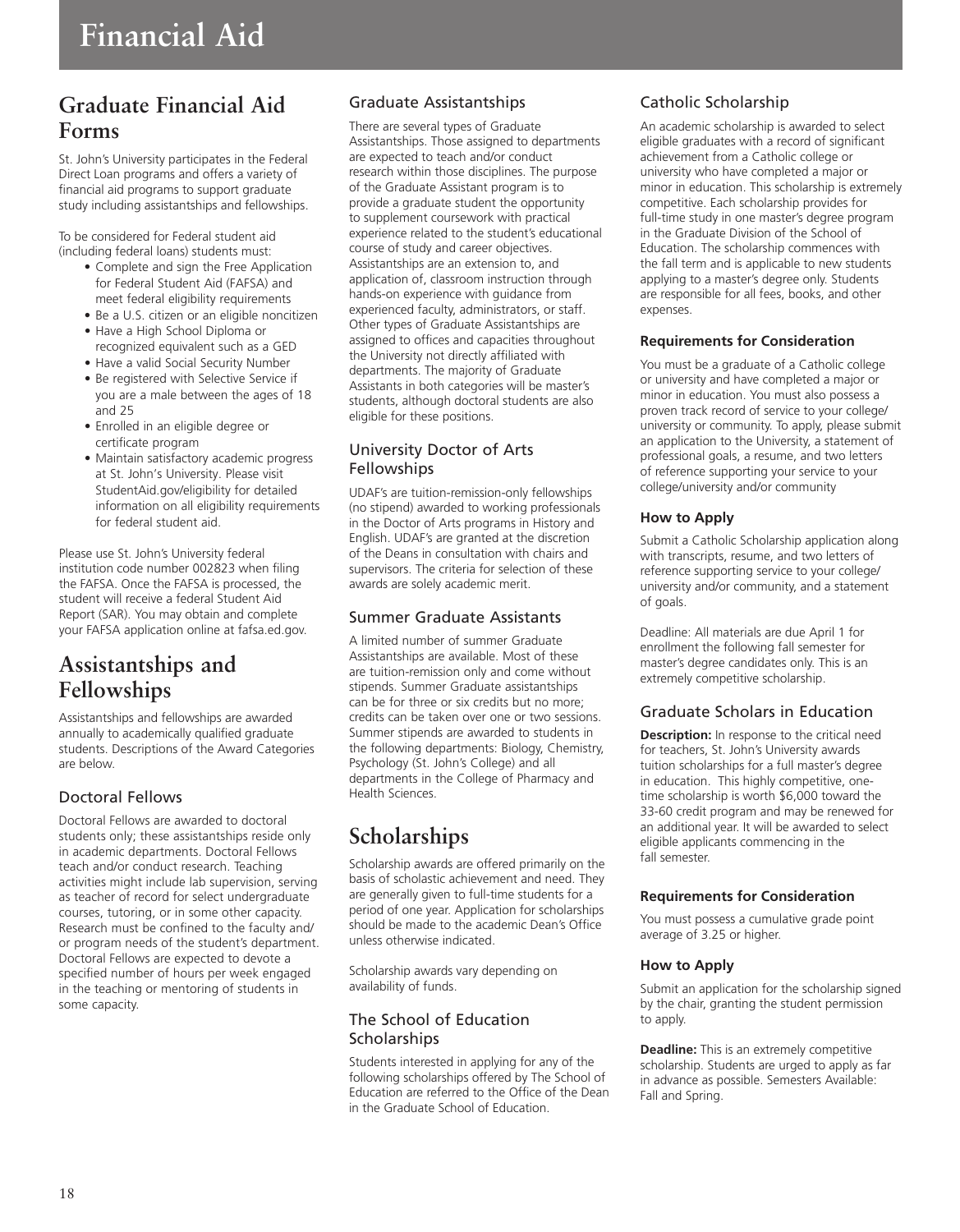#### Catholic School Educator Grant

**Description:** As part of our mission as a Catholic university, St. John's awards a 40 percent tuition reduction to full-time teachers and administrators in Catholic schools for one master's degree, one advanced certificate, and/or one of the following doctoral degrees; Doctorate in Education (Ed. D), Doctorate of Arts in English (D.A.) or Doctorate in School of Psychology (Psy. D.)

#### **Requirements for Consideration**

You must be a full-time teacher or administrator at a Catholic school.

#### **How to Apply**

Submit your application along with all other necessary materials. If accepted by the University, you must complete a written form each semester with supporting documentation and submit if to the Office of Student Financial Services. The form can be found at stjohns.edu/ catholiceducationapp.

#### Excellence in Education Scholarship

**Description:** This scholarship acknowledges outstanding academic achievement and is based on the recommendation of the faculty. The scholarship is awarded to three students continuing in a graduate program in the fall semester form each department in the Graduate division of the School of Education. This highly competitive, one-time scholarship is worth \$7,500 toward a master's degree, advanced certificate or doctorate.

#### **How to Apply**

Please speak with your department chair.

#### Superintendent's Scholarship

**Description:** This scholarship provides a 25 percent tuition reduction for students applying to the Hauppauge campus in any degree program who possess a minimum 3.0 grade point average.

#### Special Graduate Scholarship Program for Public Employees

Each semester St. John's University awards a limited number of graduate scholarships to students who are Public Management employees pursuing a master's degree in the Graduate Division of Liberal Arts and Sciences, Department of Government, and Politics. Applicants may inquire through the Department of Government and Politics.

#### Endowed Scholarships

The University offers students the opportunity to apply for Endowed Scholarships which have been made possible by the generosity of our donors who include trustee, alumni parents, and friends of St. John's University.

### **Federal Financial Aid–Staying Eligible**

A recipient of any type of federal financial aid must make appropriate satisfactory academic progress in order to continue to be eligible to receive federal financial aid. Students who fail to make satisfactory academic progress lose eligibility for federal aid. Please review SAP policy at stjohns.edu/sapeligibility.

## **Federal Direct Student Loan Programs**

What is a Federal Direct Student Loan? Federal Direct Student loans are one form of student aid from the federal government. Under the Federal Direct Student Loan program students borrow money for school from the federal government. The student must be enrolled at least half-time to be eligible to borrow a Federal Direct Student Loan. The Office of Student Financial Services encourages students to evaluate loan options carefully, borrow only what is really needed and remember that loans must be repaid. All federal funding is subject to congressional action.

#### How much can I borrow?

\$20,500 is the maximum annual amount a graduate student is eligible to borrow in the form of a Federal Direct Unsubsidized Loan. Please note loan limits are set by federal regulation and determined by Congressional action.

#### What is an Unsubsidized loan?

A federal loan made to eligible students who file the FAFSA. Interest accrues during all periods.

Federal Direct Unsubsidized Student Loan payments can defer until after graduation, but interest on the loan accrues and is capitalized on the loan while you are enrolled in school and/or in deferment. Loan repayment must begin six months after you cease to be enrolled at least half-time (including leaves of absence or maintaining matriculation periods). The interest rate for Federal Direct Unsubsidized Loans is calculated annually by the Federal Government based on the 10-year Treasury note index.

#### Are there any other federal loans available to graduate students?

The Federal Direct Graduate PLUS Loan is a federal loan available to graduate students. The maximum amount you will be eligible to borrow for the school year will be indicated on your St. John's award letter. Students often elect to limit the amount which they borrow to the difference between annual direct costs and other financial aid received. Direct costs are those paid directly to St. John's including tuition and fees, and room and board for resident students. Indirect

costs consist of all other expenses that relate to attendance at St. John's University. Your entire estimated cost of attendance is available on your UIS account. The interest rate for the Federal Direct Graduate PLUS Loan is calculated annually by the Federal Government based on the 10–year Treasury note index.

#### What fees, if any, are associated with these loans?

For Federal Direct Unsubsidized Loans, an origination fee is assessed and is automatically deducted by the federal government. For Graduate PLUS loans, an origination fee is assessed and is automatically deducted. Since origination fees are deducted before the federal government disburses loans to St. John's, the amount credited to the student's account will be less than the loan amount borrowed. Origination fees are determined by the U.S. Department of Education and are subject to change on an annual basis. Go to studentaid. gov for current origination fees.

#### How do I apply for a Federal Direct Student Loan?

#### **Federal Direct Unsubsidized Stafford Loan Process**

Step 1: All students who wish to borrow a Federal Direct Unsubsidized Stafford Loan must first accept their loans. Loans are accepted or declined on the student's personal UIS account by following the instructions below:

- Log in to UIS and click on the Financial Aid tab
- Click on My Award Information then Award by Aid Year
- Select the current aid year and submit
- Click on the Accept Award Offer tab
- Follow the on screen instructions to fully accept, partially accept, or decline your loan awards.

\*Important note: If you wish to reinstate a loan you already declined or modify a loan you have already accepted, please print, complete and return a Student Loan Change Form available online at stjohns.edu.

Step 2: First-time Direct Loan borrowers only must complete a Federal Student Loan Entrance Counseling Session in accordance with federal regulations. Visit studentaid.gov and click on Entrance Counseling. Borrowers will need their FSA ID in order to complete Entrance Counseling.(When selecting a school during entrance counseling, search for "Saint John's University" without using abbreviations.)

Step 3: First-time Direct Loan borrowers must complete a Direct Loan Master Promissory Note (MPN) at studentaid.gov. Borrowers will need their FSA ID in order to complete the MPN.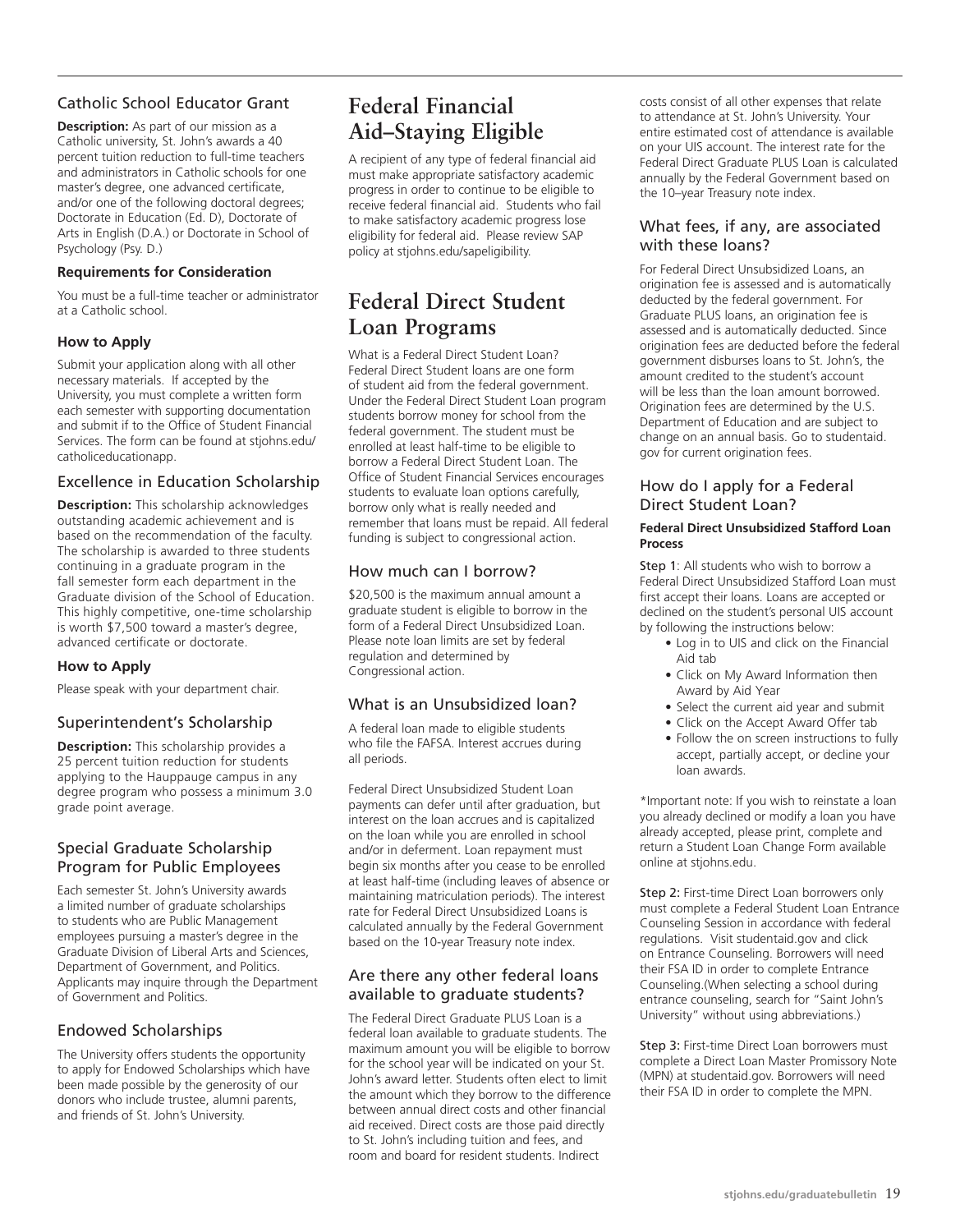#### Federal Direct Graduate PLUS Loan **Process**

All new Direct Grad PLUS borrowers must complete a separate Grad PLUS Entrance interview at Studentaid.gov. All borrowers must have their credit history checked by the Department of Education. Approved borrowers will then have to complete a Master Promissory Note in order to obtain a loan. Students should go to studentaid.gov to complete the PLUS process.

#### Where can I learn about the various federal student loan programs?

For more information, please visit the following websites:

- • stjohns.edu/financialaid
- studentaid.gov
- • nslds.ed.gov

#### Withdrawal from the University

*Students are strongly encouraged to reach out to the Office of Student Financial Services, if considering a withdrawal from courses, to discuss the possible impacts of a withdrawal. A withdrawal from courses could affect a student's eligibility for Title IV Aid as outlined below and in subsequent terms. Students who decide to withdraw from a course should see their academic advisor to complete a Change of Program Form. Learn more.*

#### Return of Federal Title IV aid

Students who withdraw from all courses, either officially or unofficially in a semester/term, on or before completing 60% of the semester/ term and who have received federal Title IV funds in the form of a Federal Pell Grant, Federal Supplemental Educational Opportunity Grant (SEOG), Teacher Education Assistance for College and Higher Education (TEACH) Grant, Federal Direct Loan and/or Federal PLUS loan, in accordance with federal regulation are required to have their eligibility for those funds reviewed. The University is required to apply a federally mandated formula to determine how much of the federal funding was "earned" up to the determined date of the student's withdrawal. This review and calculation is referred to as a "Return of Title IV Aid Calculation".

Federal regulations mandate that federal Title IV funds disbursed in excess of the "earned" amount must be returned to the federal government by the university and/or the student. If a student received a refund from the Office of Student Financial Services, that was to be used for educationally related expenses, the student may be required to return all or a portion of the funds to the University. This portion represents funds that were intended to pay for educationally related expenses through the end of the semester/term. The amount to be returned to the University will be determined by federal formula.

The amount to be returned to the federal government will be calculated based on the date the student officially withdrew from classes or the determined date of an unofficial withdrawal. A student who fails to officially notify the academic advisor of intent to withdraw from classes and fails to earn grades for all classes is considered an unofficial withdrawal. In the case of an unofficial withdrawal, the withdrawal date will be computed as the last date the student was involved in an academically related activity or the 50% point in the term in the event that a last date of academic activity is not available. Academically related is defined as academic participation in a course such as submitting an assignment, taking an exam or participating in an online academic-related discussion. Academic activity is not considered to be simply logging into a course or academic counseling or advisement.

#### Determining Federal Title IV Aid Earned

To determine the amount of federal aid a student earned, the Office of Student Financial Services will first calculate the student's percentage of the semester/term attended. The calculation is based on the number of days the student attended classes divided by the number of days in the semester (excluding breaks of 5 days or more). That percentage is then calculated, together with other required elements including the institutional cost, and total federal funds received or that a student was eligible to receive, to determine the amount of federal aid a student is eligible to retain.

Any "unearned" federal Title IV aid must be returned to the federal government. The University will return the unearned funds and will adjust the student's semester/term bill accordingly. Students will be responsible to repay the University due to an outstanding balance resulting from the return.

#### Post-Withdrawal Disbursement

A student may be entitled to a Post-Withdrawal disbursement if the student withdrew prior to the disbursement of Title IV funds. The institution will notify the student if he or she is eligible for a Post-Withdrawal disbursement of loan and/or grant federal funds. A student may opt to accept or decline an offer of a Post-Withdrawal disbursement of grant or loan funds if the student desires to save the funds for enrollment at another institution.

#### Module Programs

A course that does not span the entire length of a semester is considered a module course. Students who are enrolled in module courses and cease attendance in any course are considered to have withdrawn and may be subject to a Title IV recalculation unless the student notifies the University in writing of his or her intent to enroll in another module that falls within the same enrollment period. The

confirmation of the student's intent to re-enroll must be submitted by the student within two weeks of receiving communication from the Office of Financial Services. If the student does not begin attendance in the later course, then the student will be considered to have withdrawn and a Title IV recalculation will be completed.

#### Return of Federal Title IV Aid Allocation

Funds that are returned to the federal government are used to reduce the outstanding balances in an individual federal program. Federal regulation requires that "unearned" funds be returned in the following order:

- 1. Federal Unsubsidized Direct Loan
- 2. Federal Subsidized Direct loan 3. Federal Perkins Loan
- (Program currently not funded)
- 4. Federal Direct Parent Loan (PLUS)
- 5. Federal Direct Grad PLUS
- 6. Federal Pell grant
- 7. Federal SEOG
- 8. Federal TEACH Grant
- 9. Iraq Afghanistan Service Grant

#### Important Notes

Withdrawal from courses could also affect your institutional aid eligibility based on the type and amount of funding received and the resulting tuition liability. Be sure to review this information with the office of Financial Services.

A withdrawal could also affect your Satisfactory Academic Progress standing impacting future aid eligibility.

Your loans may go into repayment once you withdraw from school. It is important to pay close attention to communications about loan repayment. Be sure to make payments on time in order to avoid the possibility of default that could result in the loss of future federal aid eligibility.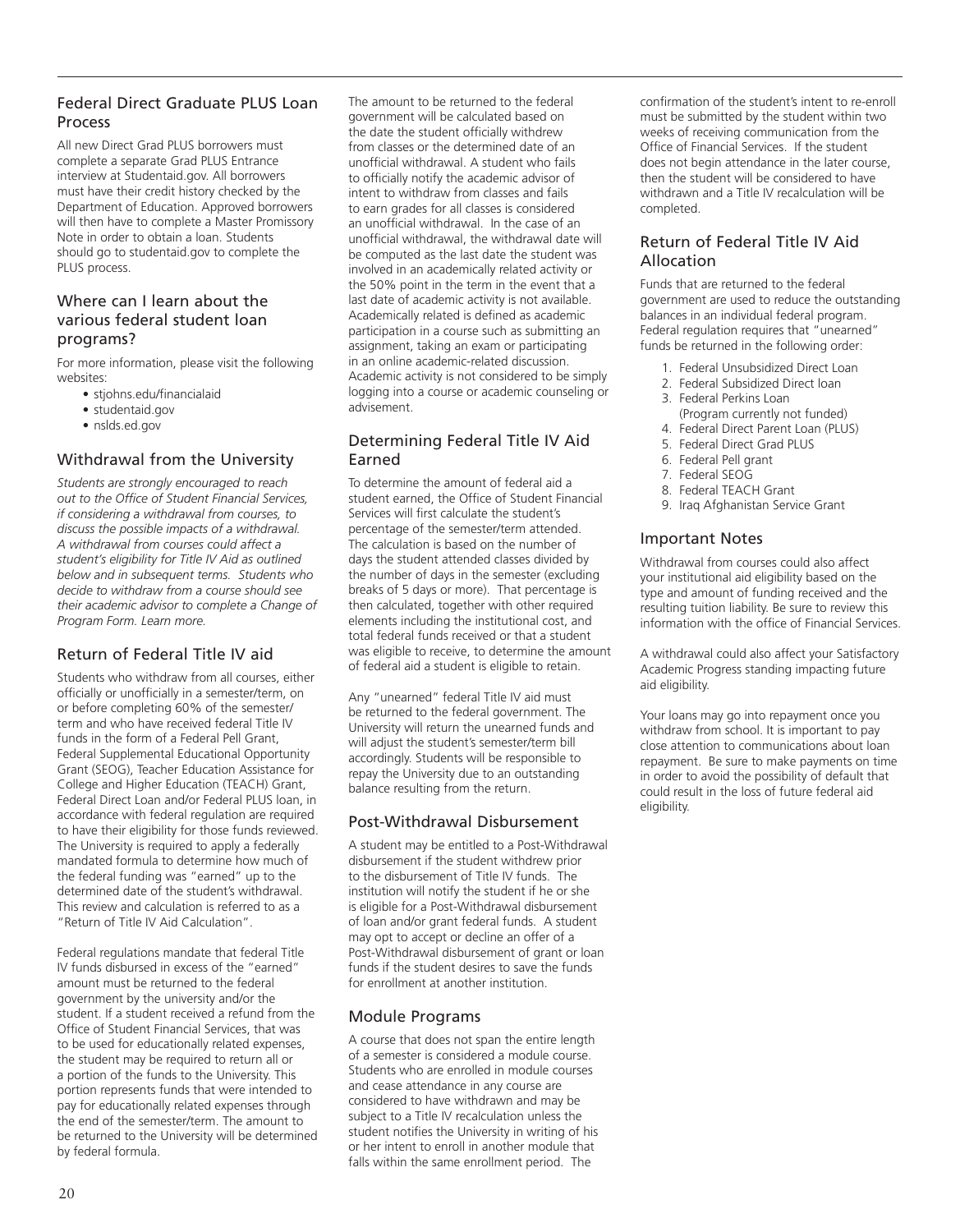# **Alumni Relations**

The Office of Alumni Relations is dedicated to keeping our more than 190,000 graduates connected to each other and to St. John's University. It strives to continually enhance services and develop new programs to engage St. John's alumni. Through our affinity groups and regional chapters, there are opportunities to volunteer both locally and regionally. Realizing that today's students are tomorrow's alumni, it offers support through partnerships with Student Affairs, Career Services, Residence Life and others. Graduates and supporters of the University can enjoy a wealth of year-round discounts, services and resources provided through its wide selection of corporate partners. Find out more about these benefits and stay connected with St. John's University and fellow classmates by visiting www.stjohns.edu/alumni.

The Office of Alumni Relations:

- Engages alumni through social and career networking functions throughout the year
- Provides leadership opportunities through alumni volunteer committees both locally and nationally
- Supports regional engagement activities and chapter programs
- Hosts alumni receptions and athletic events both home and away
- Collaborates with Career Services and Admission on alumni programming
- Provides exclusive programming and pricing for GOLD (Graduates of the Last Decade)

For more information about the Office of Alumni Relations, please visit www.stjohns.edu/alumni. Contact our offices at the following campus locations:

- Queens campus 718-990-6232 alumni@stjohns.edu
- Staten Island campus 718-390-4094 statenislandalumni@stjohns.edu

Follow St. John's Alumni social media pages @stjohnsalumni:

- Facebook Youtube
- Instagram Flickr
- LinkedIn Twitter

# **Athletics**

St. John's University offers 17 sports programs which compete at the highest level of intercollegiate athletics. The University participates at the Division I level of the National Collegiate Athletic Association (NCAA) and is a founding member of the BIG EAST Conference. Red Storm teams are also affiliated with the Eastern College Athletic Association

(ECAC), the Intercollegiate Association of Amateur Athletics of America (IC4A), the Metropolitan Track and Field Association (MTFA), the Intercollegiate Fencing Association (IFA) and the National Intercollegiate Fencing Association (NIFA).

 The University has 10 intercollegiate offerings for women, including basketball (10 NCAA Tournament appearances), cross country, fencing (2001 NCAA National Champions), golf (2011 BIG EAST individual champion), indoor and outdoor track and field (28 NCAA Championship appearances), soccer (three NCAA Tournament appearances), volleyball (2007 and 2019 BIG EAST Champions), tennis (2018 BIG EAST Champions) and softball (2016 BIG EAST Champions).

The seven men's intercollegiate team offerings consist of baseball (Tied for 8th alltime with 37 NCAA Tournament appearances, six College World Series appearances), basketball (29 NCAA Tournament appearances, ninth-most wins in NCAA history), fencing (2001 NCAA National Champions), golf (five NCAA Regional appearances), lacrosse, tennis (five BIG EAST Championships) and soccer (1996 NCAA National Champions, four College Cups, 20 NCAA Tournament berths).

### **Campus Recreation**

Campus Recreation is designed for the purpose of providing the the St. John's Student body with the opportunity to participate in a variety of leisure and recreational activities. These activities encompass team sports, individual and dual sports, as well as competitive and non-competitive activities. In addition to the obvious benefits of physical fitness, it is hoped the participants will also obtain improved skills, new and lifelong leisure time skills, along with social and ethical qualities (cooperation, trust, regard for others, etc.) from this program. It is felt these objectives are consistent with the University's educational mission. A high level of skill is not a prerequisite to participate in any activities offered by this department. All eligible students are urged to take part in as many activities as time and interest permit.

#### The Fitness Center

The Fitness Center offers a wide variety of cardio equipment including treadmills, arc trainers, ellipticals, stationary bikes, rowers, and Stairmasters. Strength training equipment, free weights, cross-fit area and a stretch/ abdominal area are also available.

The Fitness Center is located on the east side of Carnesecca Arena. You may enter the Fitness Center from the lower level of Carnesecca Arena. A valid St. John's ID Card is required.

#### Intramurals

Having the opportunity to participate in both formal and informal recreational activities is a vital part of everyday life. The Intramural program at St. John's University provides formal recreational sports opportunities to all students, faculty, staff and administrators by offering an opportunity for interesting and rewarding competition in men's, women's and co-recreational activities. The program offers a variety of activities that the entire university community can participate in regardless of preference or athletic ability.

#### Personal Training

The Personal Training program offers one-onone sessions with a qualified personal trainer. The personal trainer will design a fitness program specifically designed to meet your needs and interests. This is the best way to receive high-quality instruction, motivation and support for your new fitness routine.

#### Club Sports

Campus Recreation's Club Sports Program provides opportunities for students with similar interests to participate in various sport and recreational activities. It is administered by Campus Recreation and is dedicated to improving the quality of life for students as well as encouraging healthy life choices. Club Sports are formed so the participants can learn new skills, improve existing skills, enjoy recreation and engage in competition. Participants can also enjoy both social and recreational fellowship through teamwork and develop their leadership skills. Current Clubs include: Bowling, Kickline, Men's Basketball, Running/Track, Tennis, Ultimate Frisbee, and Women's Soccer.

For more information about Campus Recreation services and hours of operation please visit www.stjohns.edu/crec

# **Campus Ministry**

Campus Ministry at St. John's University is people, programs, places and most importantly, a presence. The staff of Vincentian priests, religious women and lay ministers are all actively engaged in the development of a vibrant Catholic community supporting students of all faiths and those on a spiritual journey.

Vincentian in tradition, Campus Ministry also seeks to instill in the University community a deep concern for the rights and dignity of the human person, especially the poor and most vulnerable.

The weekend retreat experience is an important part of the Campus Ministry program, offering students time away from the pressure of classes and working to reflect, take stock, relax and give thanks. Retreats are conducted by student leaders and staff.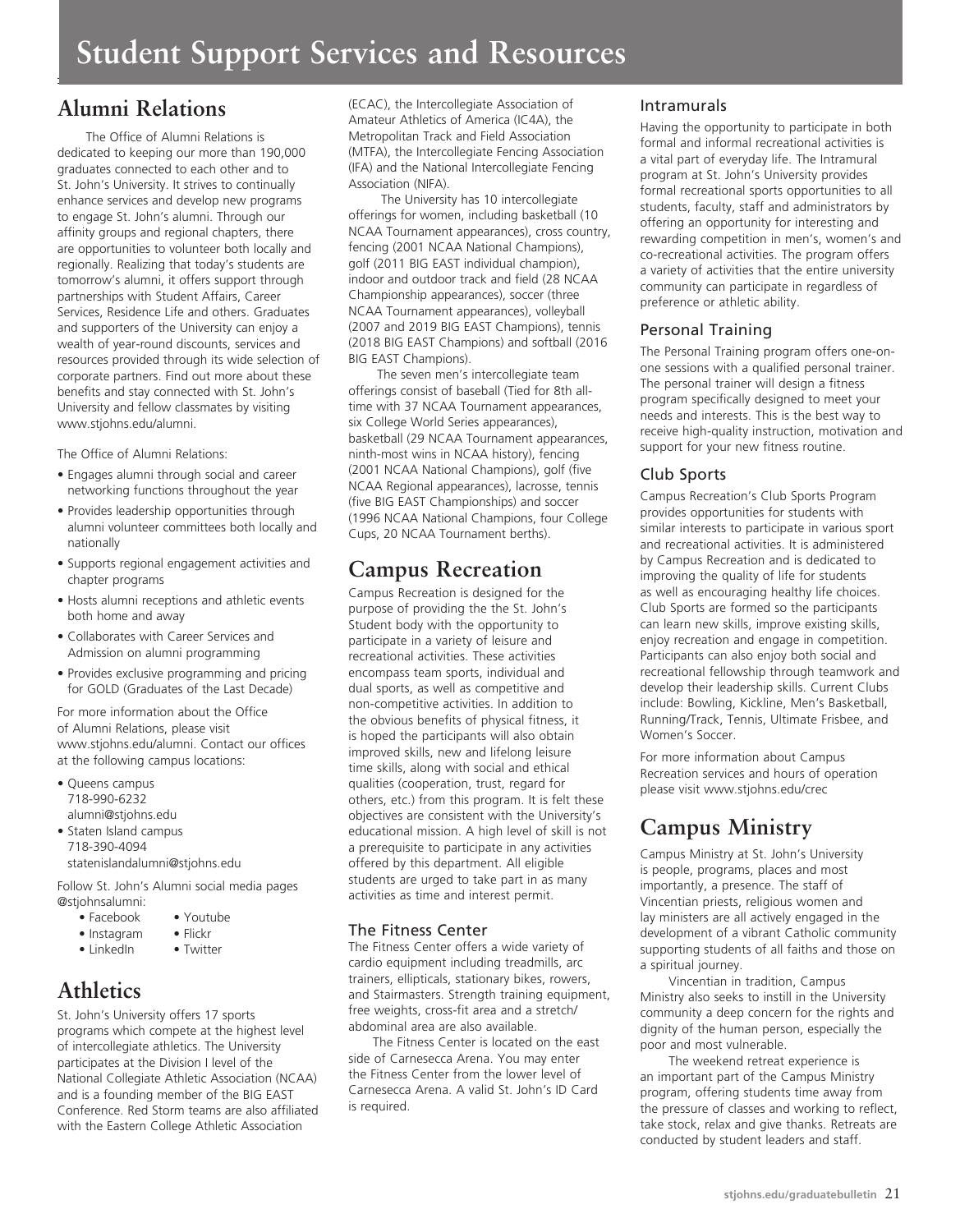Campuses offer weeklong programs during the semester breaks. This enables students to live and work among the poor with emphasis on prayer, service and community. On a weekly basis there are many opportunities to serve the needs of people in the metropolitan area through soup kitchens and shelters.

The St. Vincent de Paul Society is a student service organization sponsored by Campus Ministry. The members are involved in weekly service opportunities such as serving in soup kitchens, shelters and schools. They also sponsor service projects and fundraisers throughout the year.

The University community is served by students, staff, faculty and administrators through various ministries in the Chapel such as readers, Eucharistic Ministers, singers and musicians.

The RCIA program is available for those who are thinking of becoming Catholics and for Catholics who wish to receive First Communion or Confirmation or would like to be a sponsor for a candidate.

On the Queens campus, the Eucharist is celebrated daily at 8 a.m. and 12:15 p.m. in St. Thomas More Church. There is a Sunday celebration at 11 a.m. followed by a coffee hour. The opportunity for reconciliation is also available each day. A special mass for students is held on Sunday evenings at 5:30 p.m.

On Staten Island, Campus Ministry offers many of the same programs offered in Queens, including weekly service, plunges, retreats, the RCIA program, and Mass and Reconciliation. Mass is celebrated at 12:15 on class days and at 6:00 pm on Sunday's in St. Vincent de Paul Chapel in Lavelle Hall. There is an opportunity for reconciliation before mass, by requested appointment and during special days of Reconciliation during Advent and Lent. Special masses for campus groups are arranged with the Campus Ministry Office. The Campus Ministers are always available to students to help with bereavement, or other issues that students may be facing in their lives.

The Campus Ministers are always available to help with any needs you may have.

# **University Career Services**

University Career Services is excited to welcome you to St. John's and to work with you as you begin your professional journey. Your first year is the time to explore and discover what excites you. Whether you are completely undecided or have a distinct area of interest, our office offers students a wide range of career-related education and development, which includes, but is not limited to:

#### Personalized Advisement

A Career Advisor will assist you in developing your career path; including choosing your major, resume writing/cover letters, internship/ job search strategies, networking and evaluating job offers/salary negotiations. University Career Services offers you one-on-one support from your first year through graduation.

#### Internships and Employment

Are you looking for internships or job opportunities?

If your answer is yes, connect with University Career Services to learn about resources and to assist you with identifying, researching and obtaining meaningful internships, part- and full-time employment.

Through Career and Internship Fairs, networking events, and information sessions you will be able to tap into a network of more than 190,000 alumni and top employers from all industries who connect with and recruit St. John's students. They are willing to offer advice about careers in their organizations and are seeking to meet qualified candidates to fill internships, part-time and full-time positions. Handshake is your gateway to career events and job and internship listings. To access Handshake, download the St. John's App – Click on Resources and then Handshake.

#### Leadership and Professional Development

Our Leadership and Professional Development programs focus on developing and practicing competencies that you need to further develop yourself so you are successful upon graduation in any profession or career path.

Career Services helps you acquire leadership skills that are essential to the educational experience and can lead to greater personal enrichment, academic success and career readiness in the global workforce.

As an undergraduate student at St. John's, you will work with a career advisor focused on your college. Your advisor will meet with you early in your first year and often as you refine your future career plans.

We look forward to seeing you early and often as you begin your journey at St. John's. Follow us on Instagram **@GetHiredStJohns**

**QUEENS |** Chiang Ching Kuo Hall (CCK) **|** (718) 990-6375 **|** careers@stjohns.edu

**STATEN ISLAND |** Flynn Hall **|** (718) 390-4438 **|** jobs@stjohns.edu

### **Center for Counseling and Consultation**

As part of the Department of Student Wellness, the Center for Counseling & Consultation (CCC) work closely with all members of the St. John's community to help create a healthy and positive living and learning environment. The staff at the CCC is dedicated to helping students with a whole range of challenges that may interfere with the ability to live well, relate to others, and succeed academically. These challenges may include: stress, anxiety, family or social concerns, relationship difficulties, grief, trauma, alcohol or substance abuse, food relationship issues, homesickness and loneliness.

Our services include assessment, individual and group counseling, crisis intervention, consultation and referral and outreach programming. Psychiatric consultation is also available when appropriate. Center uses a short-term counseling model but should you need more longstanding or specialized support referrals can be made to resources within the community that best suit your needs.

All CCC services are **free and confidential** within the limits of legal and ethical restrictions. Information about students will not be shared with anyone without their written consent except in emergency situations if harm is imminent.

#### Who We Serve/ Eligibility for Services

The Center for Counseling and Consultation serves the entire St. John's University community including students, faculty, and staff:

- **Students:** Undergraduate and graduate students taking 6 or more credits at St. John's University are eligible for all CCC services. Students taking 5 or fewer credits and non-matriculating students are eligible for consultation and referral.
- • **Faculty and Staff:** Faculty and staff are not eligible for direct counseling services, however available services include consultation regarding of students of concern, classroom presentations, workshops and trainings offered by the center.
- • **Parents and Family:** Services for students are confidential including whether they are being seen for counseling at the center. However, parents and family are encouraged to contact CCC if they have concerns about the welfare of their son or daughter.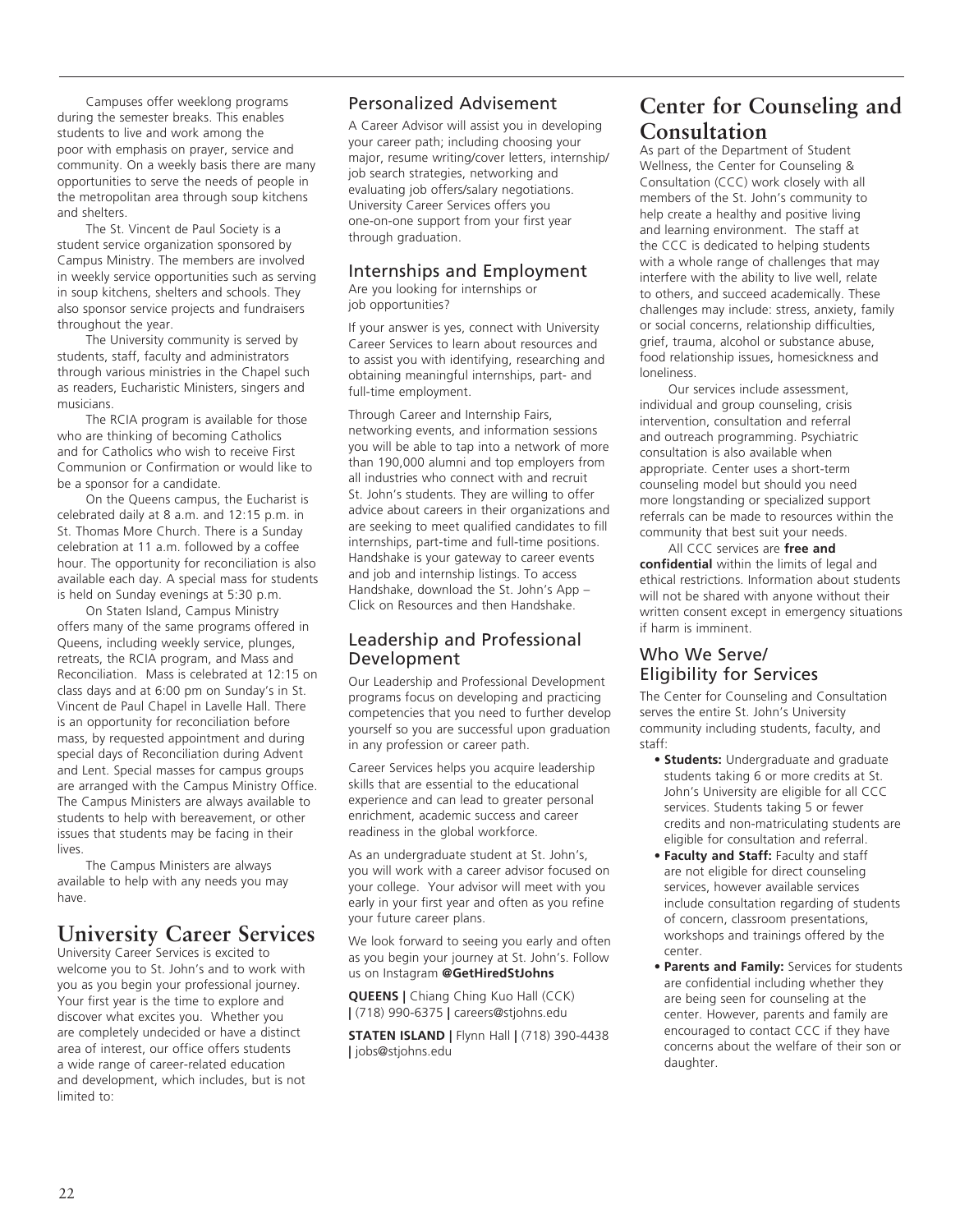#### **Queens Campus**

Marillac, Room 130 Tel: 718-990-68684 Fax: 718-990-2609

#### **Staten Island Campus**

Spellman Hall, Room 101 Tel: 718-390-4451 Fax: 718-390-4036

Students at the Manhattan campus may use the services at the above campuses or be assisted with a referral to community practitioners.

For more information about the Center for Counseling and Consultation services and hours of operation please visit www.stjohns. edu/counseling

# **Dining Services**

St. John's Dining Services are proudly operated by Chartwells Higher Education. Offering a wide variety of meal options in more than ten dining locations on two campuses, you're sure to find something to satisfy your hunger.

St. John's Dining also features a full service catering department. From casual meetings to gala affairs, our catering staff is available to guide the way to a successful event. You can browse our menus and place an order, at http://stjohns.catertrax.com.

Should you have any questions regarding campus dining, please visit our website at DineOnCampus.com/StJohns or call us at 718-990-1535, or stop by our offices in Marillac Hall B-6.

# **Student Health Services**

Student Health Services offers free and confidential services to all eligible students on the Queens and Staten Island campuses. You can get treated for minor illnesses and injuries. If there is a need for any additional testing, such as X-rays or blood work, will can assist you in finding an off-campus local health provider.

#### Immunization Requirements

As per New York State Public Health Laws 2165 and 2167, all St. John's University student, you must provide St. John's with proof of immunity to measles, mumps, and rubella and acknowledge receipt of information regarding meningococcal disease or provide proof of meningococcal vaccine. Failure to comply with this law will result in the University unrolling from classes. For more information about how to comply with New York State Public Health Laws 2165 and 2167 please visit **www.stjohns.edu/healthforms**

Please submit your health forms online via the Online Patient Portal **www.stjohns.edu/ patientportal**. If you wish to submit your

forms by mail or fax or deliver in person. You must include your name and X-number on each page of each form; deliver your completed forms to the Queens Campus Health Center:

#### **Queens Campus**

DaSilva Hall Tel: 718-990-6360 Fax: 718-990-2368

#### **Staten Island Campus**

Campus Center, Room B-17 Tel: 718-390-4447 Fax: 718-390-4480

### **SOAR (Sexual violence Outreach, Awareness, and Response)**

The SOAR Office works with community stakeholders to prevent and reduce the traumatic impact of sexual assault, dating and relationship violence, and stalking at St. John's University

The SOAR office also provides access to a Campus Support Advocate (CSA). The CSA is a confidential resource to any student who has been a victim of sexual violence. The CSA helps students recover from sexual violence by supporting the student through the institution's response protocols, informing them of their options to report, and providing a survivor-centered space to talk. If preferred, the CSA may also connect students to off campus service providers. Please contact the Campus Support Advocate by calling 718-990- 8484.

For more information about the SOAR Office please visit www.stjohns.edu/soar

### **Housing: Non-University Housing**

The Queens campus Residence Life office is located in Donovan Hall C16 and can be contacted at 718-990-2417. The Staten Island Residence Life office is located at 35 Arlo Road and can be contacted at 718-390-4167. Residence Life has a relationship with a thirdparty vendor who provides a non-university rental listing website at https://stjohns. jumpoffcampus.com/. The University does not inspect these facilities. The evaluation of suitability of any facility is the responsibility of the potential renter.

### **International Student and Scholar Services**

The International Student and Scholar Services Office, located on the Queens campus in St. Vincent Hall, Room B19 assists international

students and scholars in all matters related to their life at St. John's University and in the community including: immigration assistance; applying for an I-20/DS-2019 and non-immigrant visa, orientation to life at St. John's; New York City and the American culture; counseling for financial, adjustment, personal, legal and other matters; advisement concerning medical insurance, Social Security, taxes, campus and community services; coordinating workshops for non-immigrants on employment, travel and maintaining status, documentation for foreign exchange, enrollment certification; liaison with foreign consular offices, U.S. government agencies/ departments and University offices.

### **The Global Language and Culture Center**

The Global Language and Culture Center, located in St John Hall 104–106, is one of the academic support services offered by the University and a language resource center where students enrolled or not in a language class can come to practice one of the 12 languages currently offered at St. John's University. Through immersion and interaction, with the help of trained language assistants, they can build on the language skills acquired in the classroom in a convivial and relaxed atmosphere.

The Center offers large seating and study areas equipped with computers, large screen TVs, and reference material. Individual language pods lend privacy to small study groups.

Students can receive individual tutoring or practice their language skills by engaging in group activities under the guidance of a native speaker of the language: grammar, pronunciation and writing workshops, round table conversations or CV preparation in the target language before an internship abroad in France, Italy, or Spain. Lectures and cultural events are held regularly at the Center. Language placement tests are also administered for students interested in majoring or minoring in a Romance language.

## **The Center for Nonpublic School Building Leadership**

The Nonpublic School Building Leadership Program (NPSLPD) is a St. John's University School of Education partnership program that, in conjunction with the NYCDOE Office of Non Public Schools and the New York State Office on Nonpublic Schools Services, provides school leadership professional development and School Building Leadership(SBL) degree preparation—Master in SBL or Advanced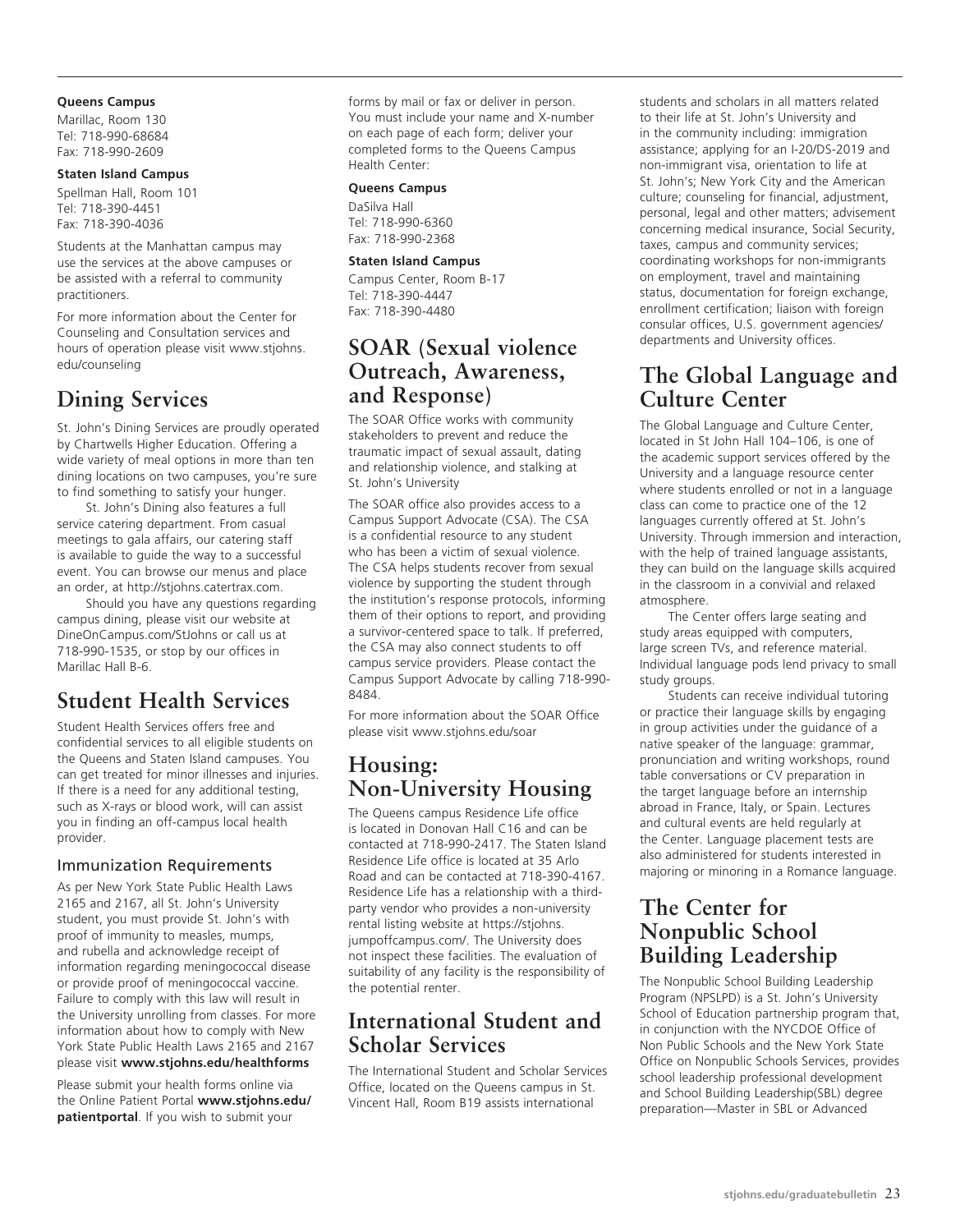Certificate in SBL—leading to New York State Education Department SBL Certification for *aspiring non public school leaders, who teach and work in Catholic, Independent and Religious Schools.* Leadership, administrative competencies development and career development are emphasized and tailored specifically to each participant and to the school community in which each aspiring leader currently works.

This unique, multifaceted program is grounded in SJU Vincentian **core values of truth, love, respect, opportunity, excellence and service.** Steeped in the most current educational research, each participant is prepared to lead and administer in diverse communities, especially those with significant populations of English Language Learners (ELLs) and Multilingual Learners (MLs). NPSLPD not only aligns with the National Professional Standards for Educational Leaders (PSEL), but also with the Performance Indicators and Competencies required for School Building Leadership Certification in NYS. Faculty's ongoing research of the impact the program's preparation courses on aspiring school leaders continues to inform accreditation processes, field experiences, and program changes. For Catholic educators, the NPSLPD serves and prepares students in The Catholic Principal Academy of the Archdiocese of New York and in the St. Frances X Cabrini Leadership Development Program of the Diocese of Brooklyn. For participating students, St. John's School of Education faculty continue to create unique learning and leadership opportunities that align with the National Standards and Benchmarks for Effective Catholic Schools and offer graduates opportunities to present at the Annual Conference for NYS Coalition of Independent and Religious Schools and other local and national conferences. Call for information: 718-990-5277.

# **The Institute for Catholic Schools**

The Institute was established to serve as a valuable collaborative resource for local dioceses to support and enhance Catholic elementary and secondary education. To date, the Institute's programs include: Curriculum Leadership Team (CLT) Program, a year-long initiative that creates and supports teams of elementary school educators and principals in our three neighboring dioceses in areas such as Remote Teaching and STEM/STEAM/ STREAM; Management Seminar and Advanced Management Symposium: Marketing the Mission in collaboration with the Peter J. Tobin College of Business and the Vincentian Center for Church and Society, a program focused on effectively administering Catholic schools through Catholic Identity and Servant

Leadership. Future programs of the Institute will continue to be responsive to the needs of Catholic schools to foster long-term growth and excellence, and the continuum of Catholic education P–16 and beyond.

# **Speech and Hearing Center**

The Speech and Hearing Center, under the direction of Anne-Marie Maher, MA, CCC-SLP, has offered diagnostic and therapeutic services for communication disorders since 1976. Located off the Queens campus on Union Turnpike, the Center serves Queens, Long Island and the metropolitan New York community. The population served ranges from infants to adults. The Center's staff consists of ASHA certified and New York State licensed professionals who work with graduate clinicians to assess each client's communication impairment and design an appropriate therapy program to address the needs of the client. Therapy sessions are scheduled on a semester basis according to the Academic Calendar. When indicated, referrals are made to other appropriate agencies.

The Center serves as a training site for St. John's University graduate students enrolled in the Speech–Language Pathology and Audiology Program. Therapy is provided by graduate clinicians under the direct supervision of licensed and highly experienced Speechlanguage Pathologists. The Center is a fully equipped, modern facility, housing the latest diagnostic, therapeutic materials and instrumentation. Two complete audiometric suites are on site to provide audiological evaluation and hearing aid fitting. The Center provides comprehensive evaluation services and treatment for impairments in articulation, fluency, voice, expressive and receptive language, motor-speech skills and language-based-learning disabilities. In addition, highly experienced Speech-Language Pathologists provide intervention for adults with aphasia, accent modification services, aural rehabilitation services, social skills groups, aphasia groups and cognitivelanguage stimulation groups. The Speech and Hearing Center also provides community based services such as: speech-language screenings, hearing screenings, as well as intervention in nursing homes, schools, churches and community centers. Audiology Services include audiological evaluations, such as pure tone and speech audiometry, impedance and site of lesion testing; brainstem–evoked response testing; hearing aid evaluation and orientation; early childhood testing; and otoacoustic emission testing. The Center provides free screenings on and off-site as well as free hearing-aid help

on designated days. Complete evaluations and treatment services are offered for nominal fees. Call for information: 718-990-6480.

# **StormCard ID Cards**

Your StormCard must be carried and used as Your PRIMARY means of identification while on St. John's University properties. It must be presented or surrendered to all St. John's personnel who request it when acting within the scope of their official University duties. Failure to comply with this type of request is a violation of the Student Code of Conduct and subjects the cardholder to disciplinary action. Your StormCard is the property of the issuer and is non-transferable. The access allowed by your StormCard is for your personal use only.

If you find a StormCard, please return it to any one of the Public Safety Officers or office. If you lose your StormCard, please report it via UIS immediately; and then proceed to the Public Safety office upon your return to campus to obtain your replacement card. If stolen, provide your police report and contact numbers, and a new card in these instances is issued for free. If you are unable to come to campus, you may suspend your card through the UIS system; but will be required to come to a Public Safety office listed below upon your return.

**Queens Campus:** (718-990-6281) in the R.O.T.C. outside of Gate 6.

**Manhattan Campus:** 212-277-5155 on the first floor by the security desk.

**L.I. Grad Center:** 718-374-1435 (if there is no Public Safety Officer available on-site; please call 718-990-6281 AFTER you suspend it on UIS to create a report. You will be contacted regarding replacement.

**Staten Island:** 718-390-4487 on the first floor inside Spellman Hall.

In Staten Island and Queens, you may receive a replacement StormCard 24 hours a day. On the L.I. Grad Center and Manhattan campus; 24 hour carding is not available at this time. For the replacement of a lost StormCard, there is an escalating fee which starts at \$25 initially and graduates to a maximum of \$35 for each occurrence thereafter.

### **Student Computing Facilities**

St. John's University is committed to preparing its students with the technological skills necessary to meet the 21st-century marketplace's challenges. Under the leadership of the Information Technology Division, the University is prepared to meet the instructional needs of students and faculty through state